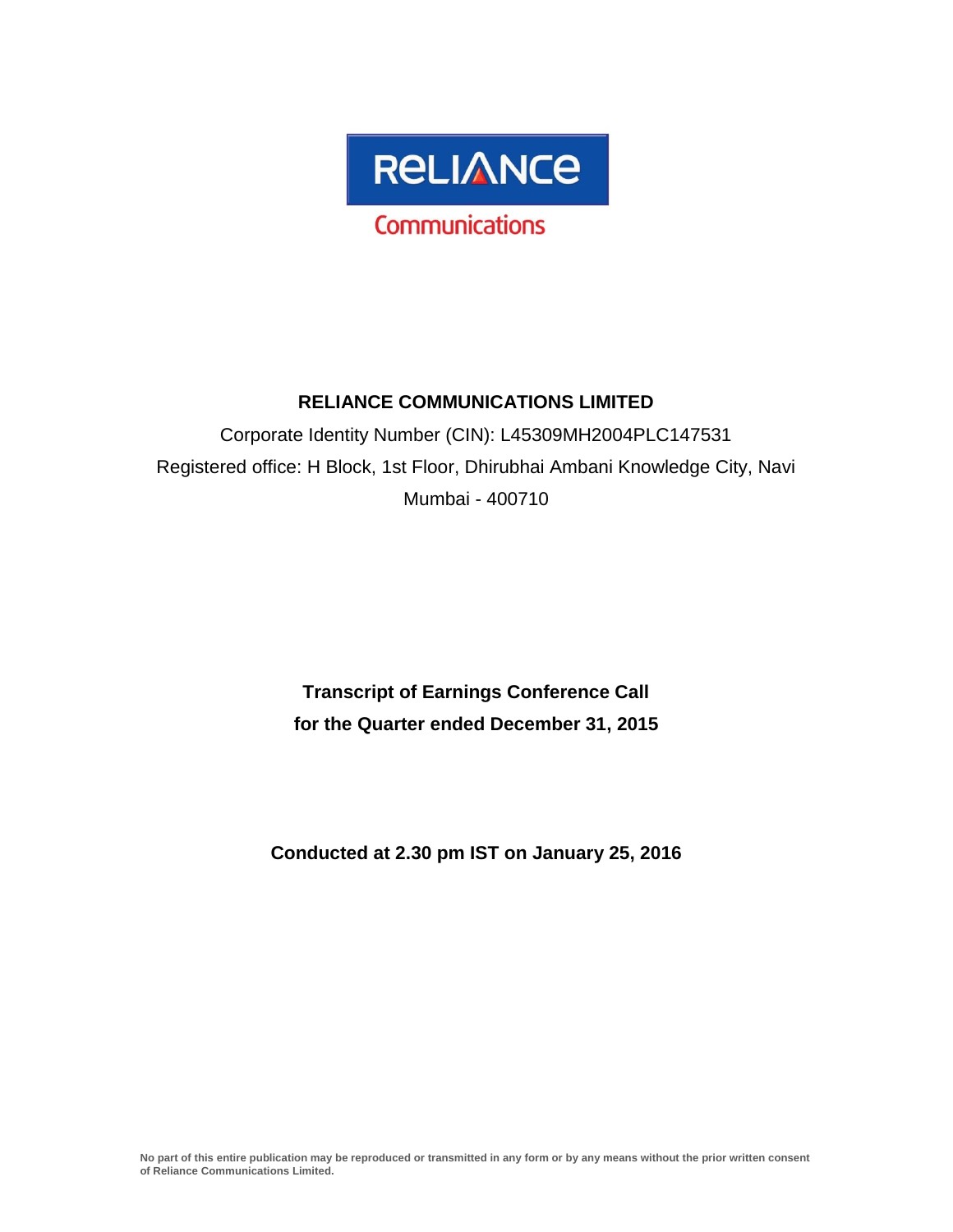#### **Moderator**

Thank you for standing by and welcome to Reliance Communications" global earnings conference call on the Reliance Audio Conferencing platform.

This is Mamta, the moderator for this conference.

At this time, all the participants are in listen-only mode. There will be a presentation followed by a question and answer session at which time if you wish to ask a question, please press \*1 on your telephone. Please be advised, this conference is being recorded today.

Today, we have the senior management team from Reliance Communications namely Mr. Vinod Sawhny (CEO – Reliance Communications), Mr. Gurdeep Singh (CEO – Consumer business), Mr. Bill Barney (CEO – GCX, India Enterprise and Carrier Business), Mr. Punit Garg (President – Corporate Strategy and Regulatory Affairs), Mr. Manikantan Iyer (CFO – RCOM), Mr. Rory Cole (CFO – GCX), and Mr. Anil Ladha (Head – Investor Relations).

The call will begin with some key observations by the management followed by a question and answer session. I must remind you that the overview and discussions today may include some forward-looking statements that must be viewed in conjunction with the risks that the company faces.

I hand over the call now to Mr. Vinod Sawhny. Thank you.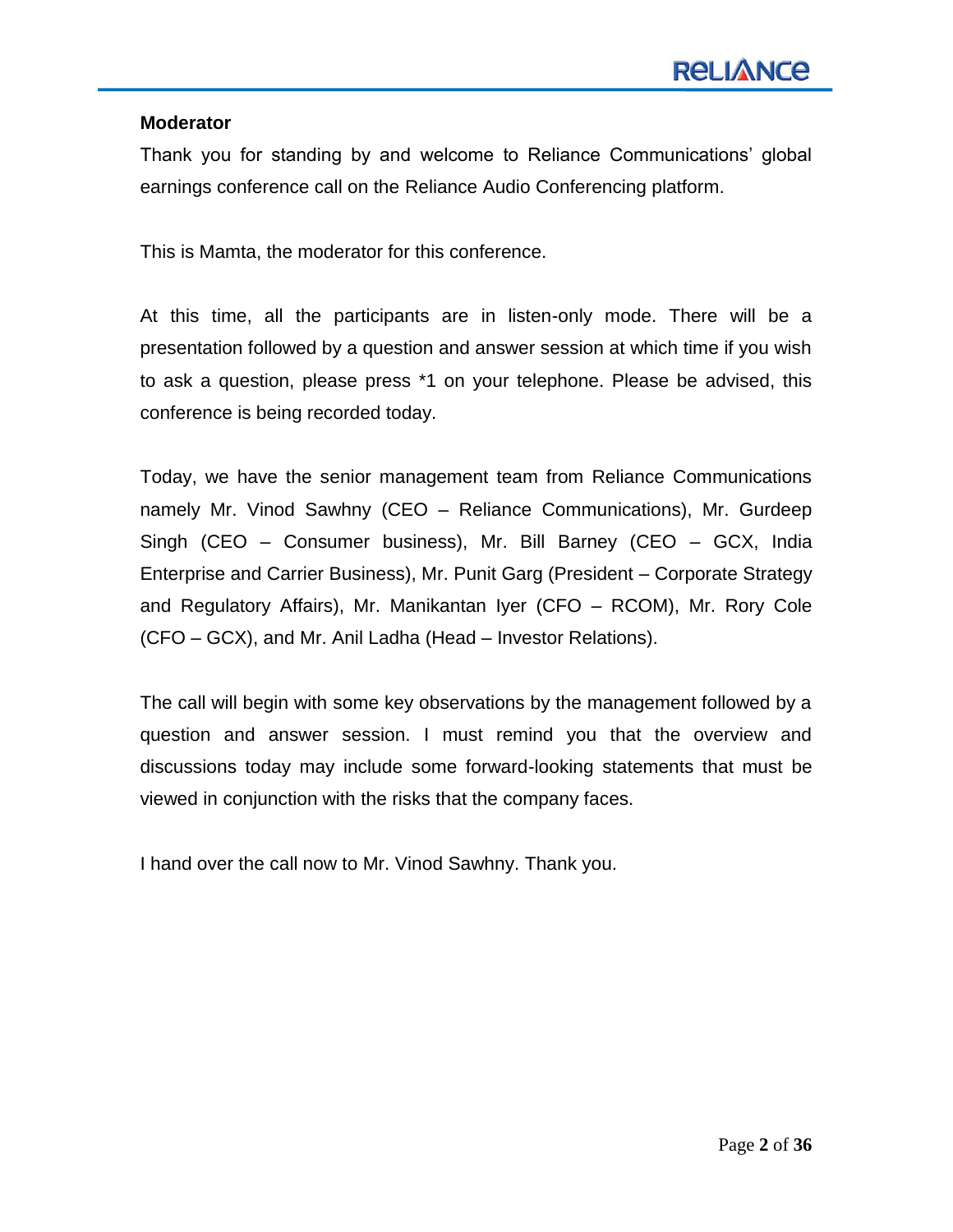#### **Vinod Sawhny**

Thanks, Mamta. Good Afternoon and welcome to our Third quarter 2016 earnings conference call. I have with me the senior management team of Reliance Communications. On behalf of us all, Thank you for joining the call. On January 22, 2016, our Board of Directors adopted the results for the third quarter of the financial year 2015-16 ending December 31, 2016. The Media Statement, Quarterly Report and the Results have been uploaded on our web site and I trust you have had a chance to go through the same.

To begin with, let me take you through the key financial & operational highlights for the quarter:

- **PAT:** Profit After Tax for the quarter stands at Rs. 171 Cr, a Q-o-Q increase of 9.6 %.
- **Revenue & EBITDA:** Consolidated Q3 EBITDA is at Rs. 1,803 Cr, a Q-o-Q increase of 1.2%. Consolidated Q3 revenues are at Rs. 5,298 Cr, a decline of 1.1% Q-o-Q. India operations revenues are 4,651 Cr., a decline of 1.1% Q-o-Q. Global operations revenues are 1,106 Cr, an increase of 4.1% Q-o-Q. Revenue decline in Indian Operations is on account of 2G license expiry in 5 circles. However, we have successfully migrated the higher value profitable customers to 3G in these 5 circles. These circles have achieved significant improvement in network coverage & quality through ICR arrangements with Vodafone and Aircel.
- **EBIDTA margin:** EBITDA margin has improved to 34% in Q3 from 33.3% in Q2
- RCOM generated operational cash flow (EBITDA) of Rs. 1,803 Cr in Q3, paid net finance charges of Rs. 681 Cr and invested Rs. 955 Cr on capex during the quarter
- **RPM & ARPU**: In Q3, overall RPM has increased to 45.2 paisa; a Q-o-Q growth of 0.9% .ARPU for the quarter is Rs. 142 up by 2.9 % Q-o-Q.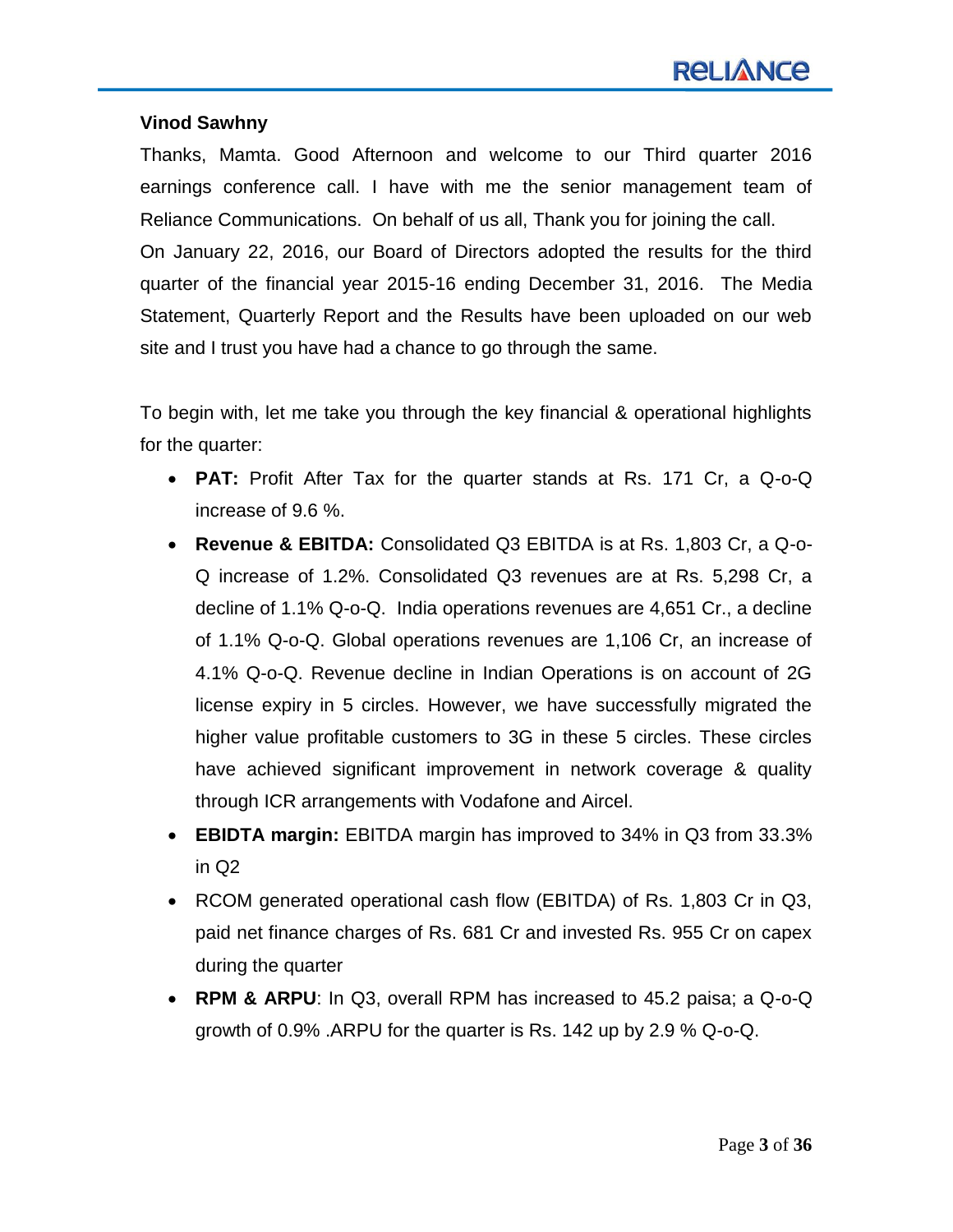**Data Subs & Traffic:** Total data traffic was 103.2 Billion MB in Q3, up 6% Q-o-Q and 35% Y-o-Y. Our data growth has been robust - overall data customer base has grown by 4.3% Q-o-Q and 23.6% Y-o-Y to 38.8 million. *These results are satisfactory given the expiry of 2G licenses in 5 circles. With our ICR arrangements and successful High Value customer migration to 3G, the outlook is positive. Our performance in data remains impressive. Our focus on paid & profitable minutes, stabilization in our CDMA revenues and continuing leadership in our B2B businesses has held us in good stead this quarter.*

*RCOM has taken the lead in moving the Indian Telecom Industry towards consolidation and rationalization.*

*Last quarter, we had announced the merger of SSTL's Indian operations with RCOM to create an entity with the largest Sub GHz spectrum holding in the country marking the 1st major consolidation in the Indian Telecom Industry.*

We signed the definitive documents for demerger of Sistema's Indian wireless business carried on by SSTL under the MTS brand into RCOM in Nov-15.This merger will provide RCOM with the highest pan India holding of 800 MHz spectrum, add 9 Mn customers and add to our annual top-line by nearly Rs.1500 Cr. There shall be notable synergies in terms of Capex, Opex along with Network & Distribution reach. The merger process is on the right path with significant regulatory & legal milestones having been crossed.

# *Now, taking the consolidation theme forward, let me speak about the recent announcement on the potential combination of RCOM wireless business with Aircel.*

Reliance Communications has entered into exclusive discussions with Maxis Communications Berhad (MCB) and Sindya Securities and Investments Private Limited, the shareholders of Aircel Limited, to consider the potential combination of the Indian wireless business of RCOM and Aircel to mutually derive the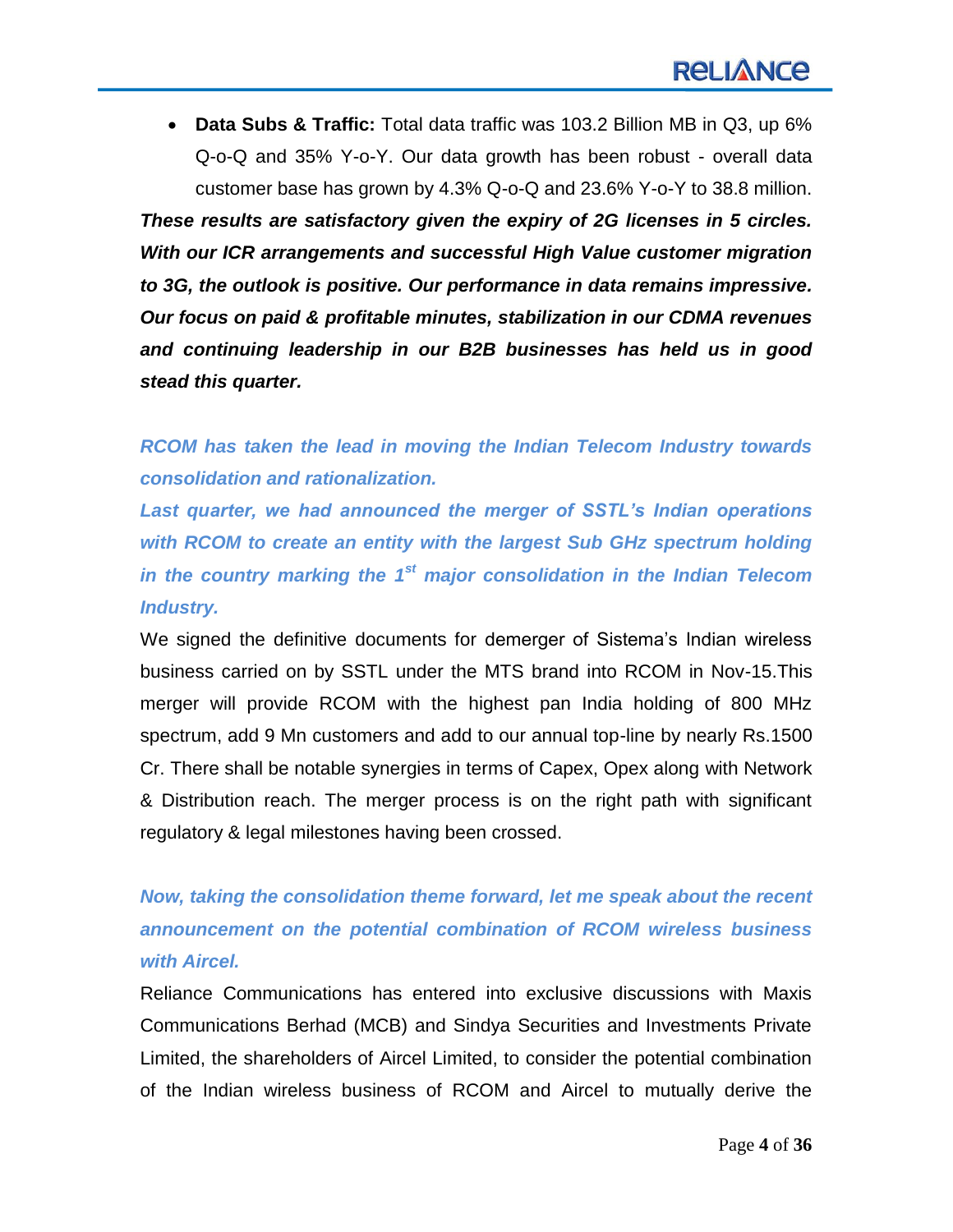expected substantial benefits of in-country consolidation, including opex and capex synergies and revenue enhancement. The potential combination will exclude RCOM"s towers and optical fibre infrastructure, for which RCOM is proceeding with an asset sale, as announced on December 4, 2015. These discussions are non-binding in nature.

- The combined entity will be the fourth largest Telecom Operator with ~12% Revenue Market Share (RMS). It will be among the Top 3 by RMS in 13 of the 22 circles in the country.
- The combined entity will own approximately 20% of Industry Spectrum holding across 800/900/1800/2100/2300 MHz bands. This will allow the combined entity to have unique spectrum capability across bands for a Pan India Wireless broadband play.
- The combined network of RCOM, Aircel and MTS will also help in improving nationwide network coverage. The merger will also enable plugging the GSM coverage gap in West Bengal, Bihar, and Assam, where RCOM did not renew its 900MHz spectrum.

*In addition to leading the sector in terms of consolidation, we are also bolstering our strategic partnerships with significant positive ramifications for our financial health & future business growth.*

# *Let me now dwell on the recently announced furthering of RCOM's strategic partnership with Reliance Jio.*

RCOM"s strategic partnership with Reliance Jio already covers sharing in a large number of areas like Towers, Inter-City and Intra-City Optic Fibre, infrastructure for Points-of-Interconnect (POls) and ducts.

RCOM & RJIO have now entered into an agreement covering 4G LTE services encompassing:

- Change in allotment of 800 MHz spectrum across 9 circles from RCOM to RJio.
- Sharing of spectrum in the 800 MHz band across 17 circles.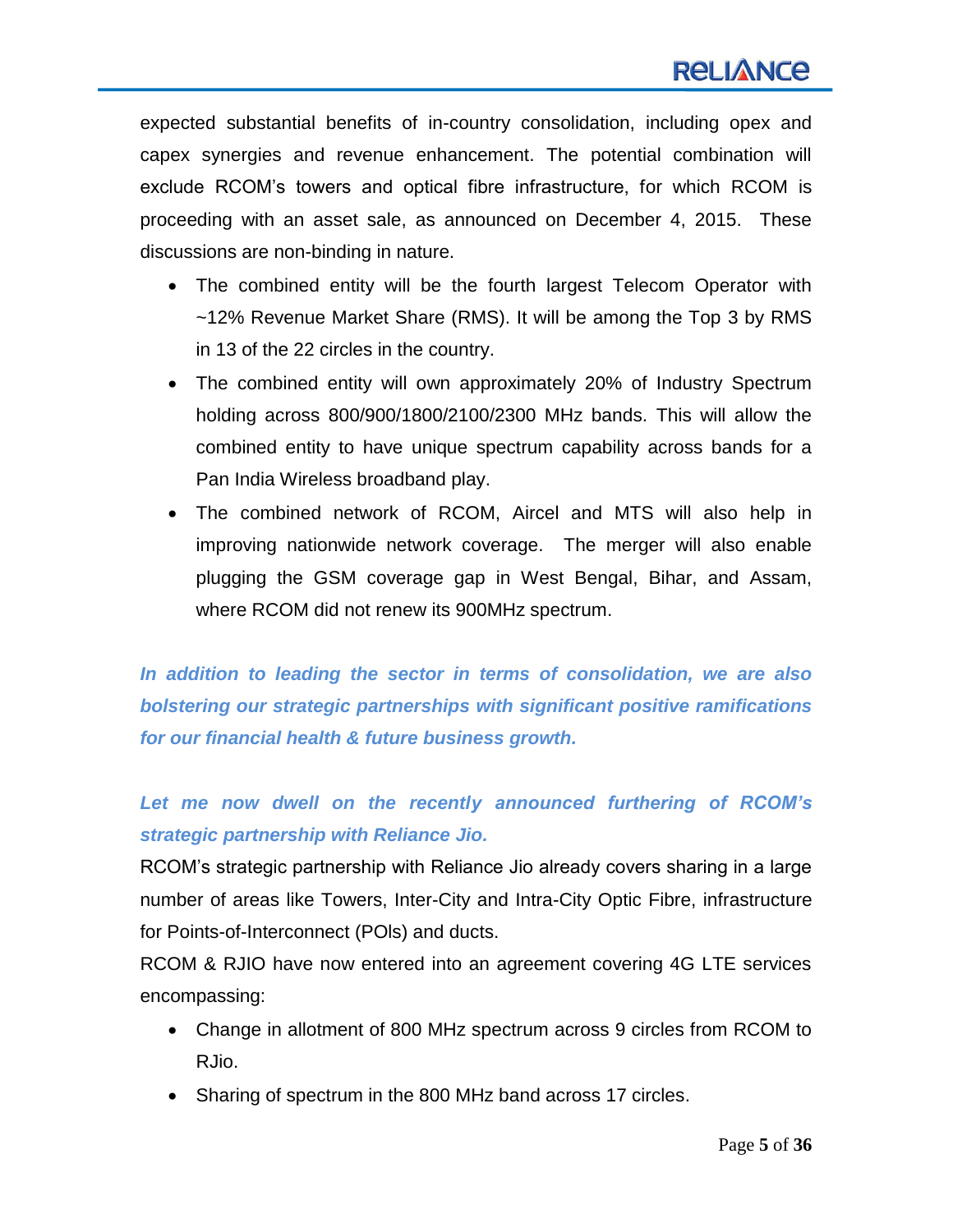As part of the enhanced strategic collaboration, both companies also intend to enter into reciprocal Intra Circle Roaming (ICR) arrangements wherein RCOM customers would benefit from access to RJIO"s world class 4G network.

**The spectrum arrangements between RCOM & RJIO will result in network synergies, enhanced network capacity and will optimize spectrum utilization and capex efficiencies. Both operators anticipate considerable savings in operating costs and future investments in networks. Importantly, from a 4G launch perspective, it positions RCOM advantageously to offer best in class services to our customers.**

*In conjunction with the unparalleled execution of our strategies around consolidation and partnerships, we are making great strides in improving the health of our balance sheet through a slew of deleveraging measures.* 

# *I am pleased to share that we are making good progress on the strategic process for creation of India's first truly independent Tower Company.*

With a view to monetize RCOM's valuable 95% + stake in Reliance Infratel Ltd., RCOM signed a non binding term sheet with Tillman Global Holdings and TPG Asia for the acquisition of RCOM"s nationwide tower assets and related infrastructure. Under the term sheet, the specified assets are intended to be transferred from Reliance Infratel on an ongoing concern basis into a separate SPV to be owned 100% by Tillman & TPG.

RCOM will continue as an anchor tenant on the tower assets, under a long term MSA. RCOM intends to utilize the proceeds from this transaction to pare its debt. Tillman & TPG will also evaluate purchase of RCOM"s extensive nationwide intercity and intracity optical fiber assets, in a separate and independent transaction.

We expect to make further announcements on this shortly.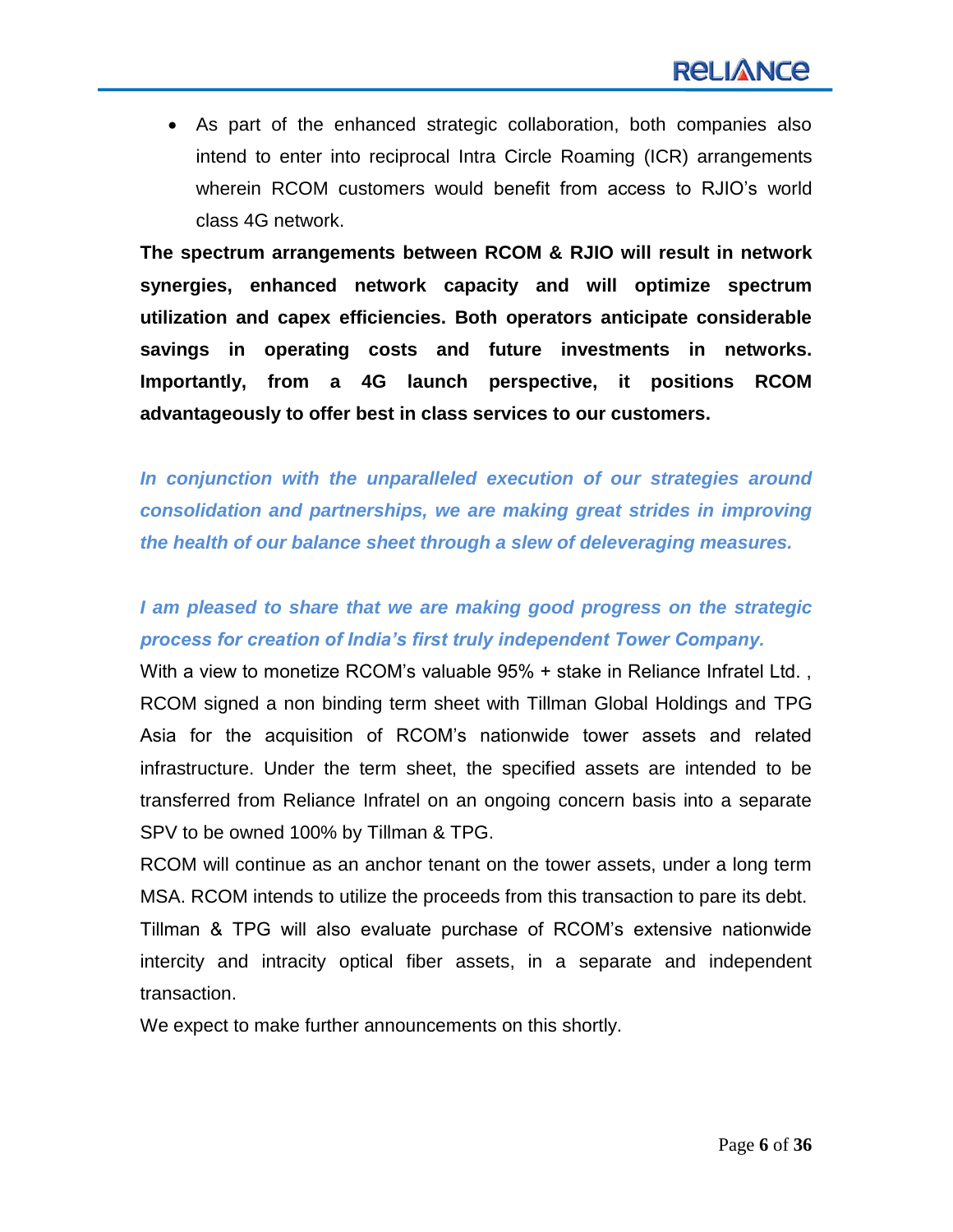# *Other transactions for monetization of valuable real estate owned by RCOM are also progressing extremely well.*

RCOM sold nearly 150 residential flats situated at Sea Woods complex in Navi Mumbai. The transactions mark the commencement of RCOM"s monetization program for surplus real estate owned by the Company. The sale consideration for the disposal of the flats at Navi Mumbai has been finalized at over Rs. 330 Cr. RCOM has already received more than 50% of the sale proceeds, and the balance amount will be realized during the current financial year, upon completion of documentation presently underway. RCOM also expects to finalize and announce plans very shortly for monetization of its valuable real estate measuring nearly 4 acres, situated at a prime location in New Delhi (just off Connaught Place, New Delhi). The entire proceeds from the monetization of real estate will be utilized by RCOM for repayment of debt, as part of its overall deleveraging plans.

**Our deleveraging plans are progressing very satisfactorily. These transactions will lead to substantial reduction of RCOM's overall debt, and greatly strengthen the Company's Balance Sheet, creating a robust platform for renewed growth in the years to come**.

# *Let me now touch upon some key regulatory developments over the last few months and our views on the same.*

#### **Spectrum Liberalization**

Rcom had applied for liberalization of its administratively allocated spectrum in 800 MHz band in 20 circles. Accordingly, DoT raised the demand note of Rs 5,383 Cr for 16 circles, viz AP, Bihar, Delhi, Mumbai, MP, Maharashtra, Gujarat, HP, WB, UP (E), UP (W), Punjab, J&K, Haryana, Orissa and Kolkata. The same has been paid on 20 Jan 16. The Demand Notes for the balance circles are pending with DoT. RCOM now has liberalized 800 MHz spectrum in 18 of the 22 circles.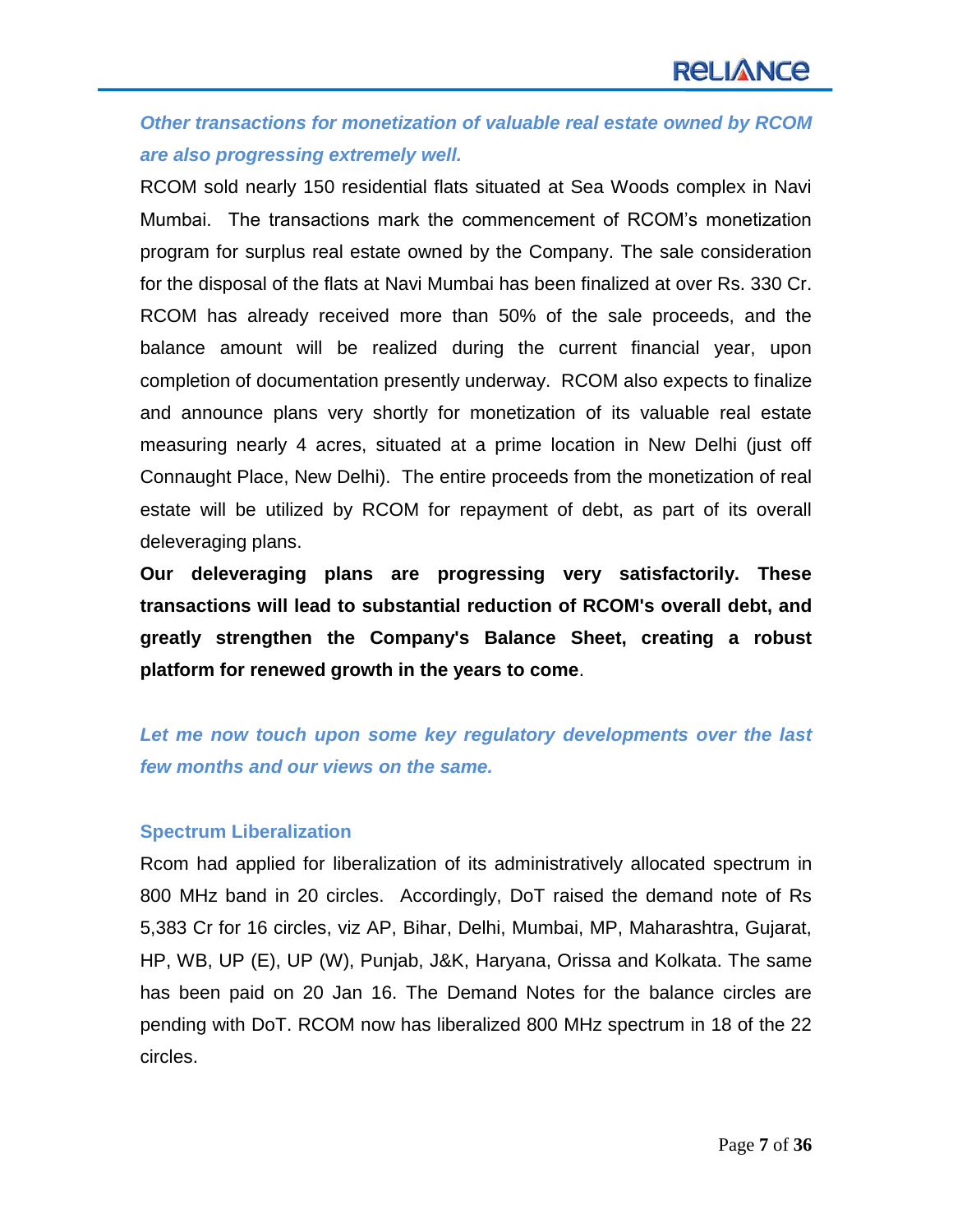# **Consultation for Valuation of Spectrum & Differential Pricing of Data Services**

In Dec 2015, TRAI had initiated the consultation process for Pricing & Valuation of Spectrum including 700 MHz and Differential Pricing of Data services. The consultation process for both has been completed and recommendations to DoT will be sent in due course.

#### **Call Drops**

On 16th Oct 15, regulations for Call Drop were issued by TRAI effective from Jan 01, 2016. AUSPI and COAI have challenged these regulations before Delhi High court. After hearing the parties at length, the Hon"ble HC has reserved the order.

# **Now let's move on to business highlights, starting off with the consumer space.**

Internet usage in India has gone up by 50% during the course of 2015 and by some accounts; the Indian online population surged past 400 Million by end of 2015. In 2015, 1 out of every 3 phones sold was a smartphone. 2016 might be the year where smartphones overtake feature phones on absolute numbers. The ASP (Average Selling Price) of a smartphone has dropped by close to 18% in under 2 years between 2013 & 2015. 3 out of every 4 smartphones shipped were priced at under Rs.10,000.

According to IDC, 4G smartphone shipments exceeded that of 3G for the  $1<sup>st</sup>$  time last quarter representing a 3X rise in demand on an annual basis. Mobile internet is redefining the services landscape in India. The E-tail market in India is already overwhelmingly mobile dominated with over 70% of the traffic coming from mobile devices.

The next few quarters will see a paradigm shift in how services are consumed with 4G high speed access, further affordability of smartphones , better last mile connectivity and greater local content all contributing as critical enablers to the inexorable rise of digital consumerism and mobile internet services growth in Tier-2 and Tier-3 cities.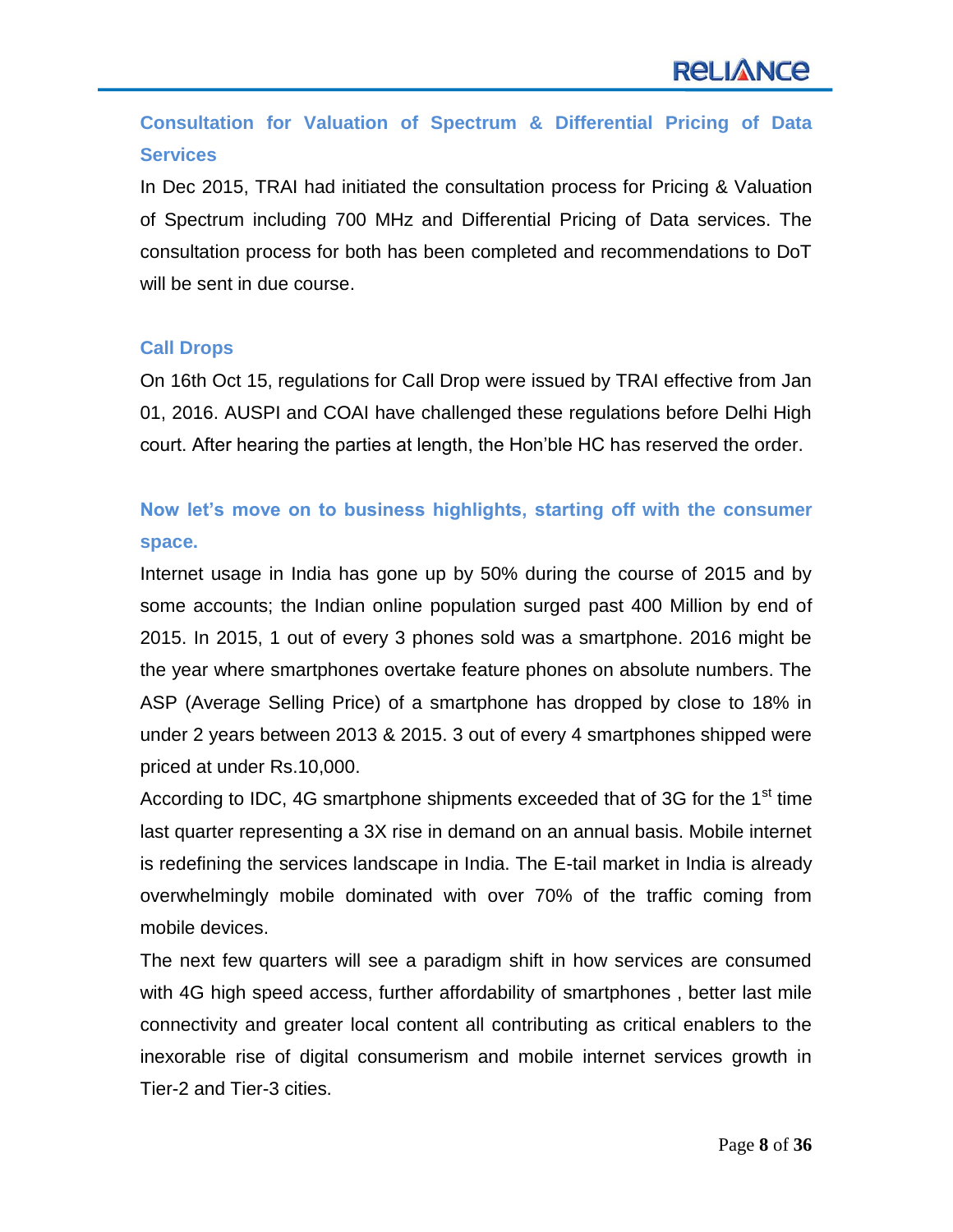RCOM is well entrenched in terms of its network, spectrum holdings and strategic partnerships to cater to great Indian Digital growth story with an emphasis on the upcoming 4G revolution.

The pillars of our data strategy revolve around recruiting more smartphone customers, getting non-data users into the data fold and moving existing data users up the consumption value chain.

- RCOM has steadily been putting together a formidable data play, offering a range of smartphones across price bands with tie-ups with a number of Indian and Global brands as well as innovating around device propositions with MiFi devices like the WiPod which offer customers the inbuilt feature of both a data card and a battery bank. To enhance consumer adoption of these innovative devices, RCOM launched a 100% cashback offer bundled with 24 GB of data for high value data consumers.
- RCOM introduced a range of smartphones across brands with 4G, 3G & EVDO compatibility to enable our customers to experience best in class data speeds currently and ensure faster adoption of 4G services as and when they are launched.
- RCOM is continuously innovating through differentiated products and services with a focus on expanding data revenue base and enhancing user experience through innovative initiatives like "One India One Rate" plan, "Zero Plan", "3G Speed @ 2G Rate", etc. to develop ecosystem for data services to flourish.
- Continuing in the innovation vein, RCOM in partnership with Facebook launched a unique service called "Facebook Tap". The service enables customers to enjoy Facebook without a data pack or data charges. A digital switch on customer"s Facebook page enables customers to toggle between "Go to Free" and "View Photos" mode. In "Go to Free" mode customer can text messages & post without any data pack or charge . To view photos , customer needs to tap on the "View Photos" mode for which he will be charged as per the regular data tariff. Customer behavior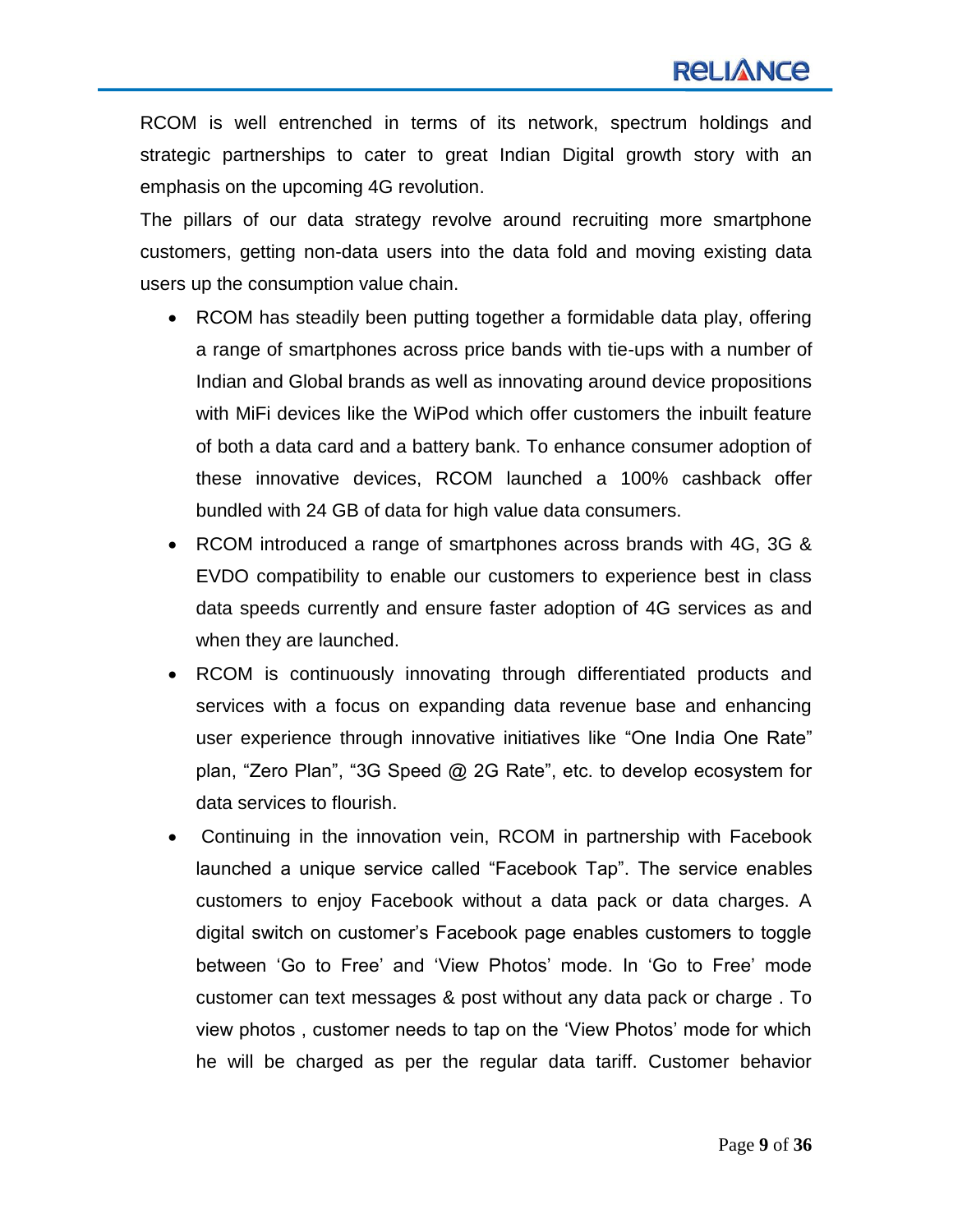analysis indicates that Facebook users have much high stickiness and ARPU than other customers

- RCOM continued on its path of customer delight innovation with the launch of MyStore \*129# portal, a OneStop Mall for subscribers to choose single/multiple packs from a wide range of choices and enjoy calls at best rates, get higher Talktime, higher data benefits along with personalized offerings for each subscriber. During this quarter, The retailer version of \*129# was introduced to push them to recharge the customers proactively and in return, earn extra margins. This has helped further drive penetration of this segmented upsell portal
- In the festival period beginning Oct this year RCOM joined in the celebrations by introducing "Khushiyan Iss Tyohar" a pan - India contest, which offered Reliance GSM customers to participate and get a chance to win daily recharges, including mega bumper prizes of iPhone 6. To participate customer had to subscribe to any of the VAS content such as full movies, music or festive alerts which were designed in context to various festivals at special prices. This has helped develop customer engagement around content-based services..

All in all, we are making significant strides in our participation in the exciting data story that continues to unfold in the country with our continuing innovations in product, service, device, and customer experience backed by our unparalleled network assets

**Our concerted data focused consumer strategy execution across segments continues to show impressive results with 3G data subs having grown 38.3% YoY to touch 23.1 Million subscribers. Additionally, our data usage per customer, already the highest in the industry, has further grown by 8.5% YoY to touch 905 Mb/Sub.**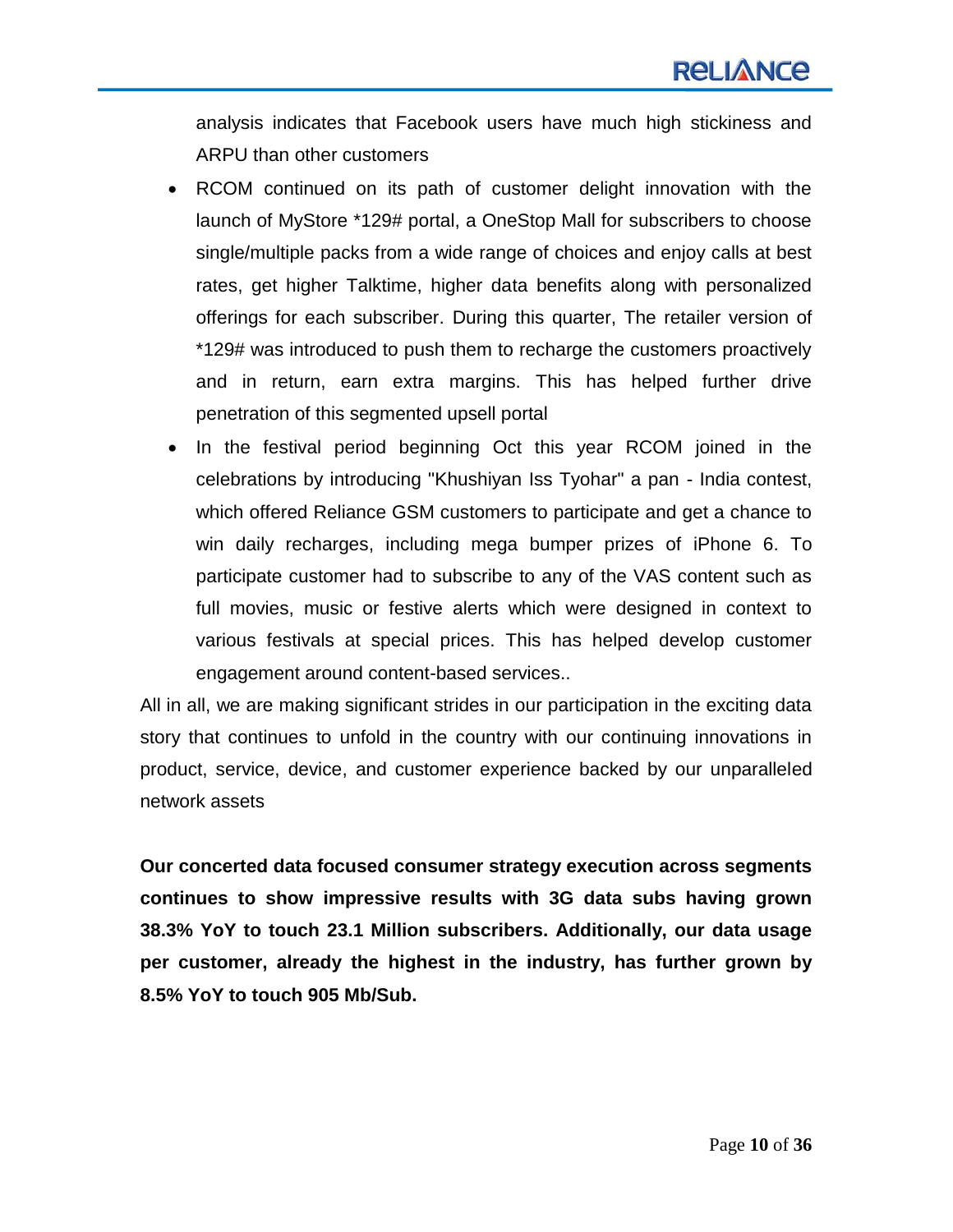#### *Moving on to the Enterprise, Carrier & GCX segments:*

Our B2B businesses continued to display robust quarterly growth as we expanded our infrastructure and enhanced our strategic Cloud X portfolio. GCX& India Enterprise added a significant 22 new logos to our customer base during the quarter including the likes of PayPal and Dimension Data.

We witnessed the green shoots from our transformational Cloud ecosystem deployed in India to bridge the gap between public Cloud services and Enterprise networks, enabling direct connectivity between RCOM and GCX"s global MPLS network and the world"s leading Cloud platforms.

We are aggressively moving forward in rebuilding our business for long term sustainable growth on the bedrock of our unique Cloud proposition.

I would want to share some key highlights for the quarter

- In its first major international recognition since launch, Global Cloud Xchange won the Judges Award at the Global Carrier Awards, held on 3 November 2015, alongside the Capacity Europe in Paris, France. The award recognizes GCX for our strong presence and reputation in the emerging markets and for delivering one of the most advanced IP backbones on the market.
- Cloud X Fusion is now deployed in India to bridge the gap between public Cloud services and Enterprise networks, enabling direct connectivity between Reliance Communications/Global Cloud Xchange"s global MPLS network and the world"s leading Cloud platforms.
- Global Cloud Xchange announced a partnership with Broadcast Media Communications (BMC UK), following the successful broadcast of Spain vs England match on November 13 from Rico Perez Stadium in Alicante, Spain to ITV London studios. GCX"s robust and expansive Global Network enabled the delivery of multiple live video feeds for ITV"s coverage of the international football match to millions of fans in England while optimizing cost and network efficiencies.
- We completed significant upgrades across our global network resulting over 35% growth in IP traffic. In addition to adding more than 1 Tbps of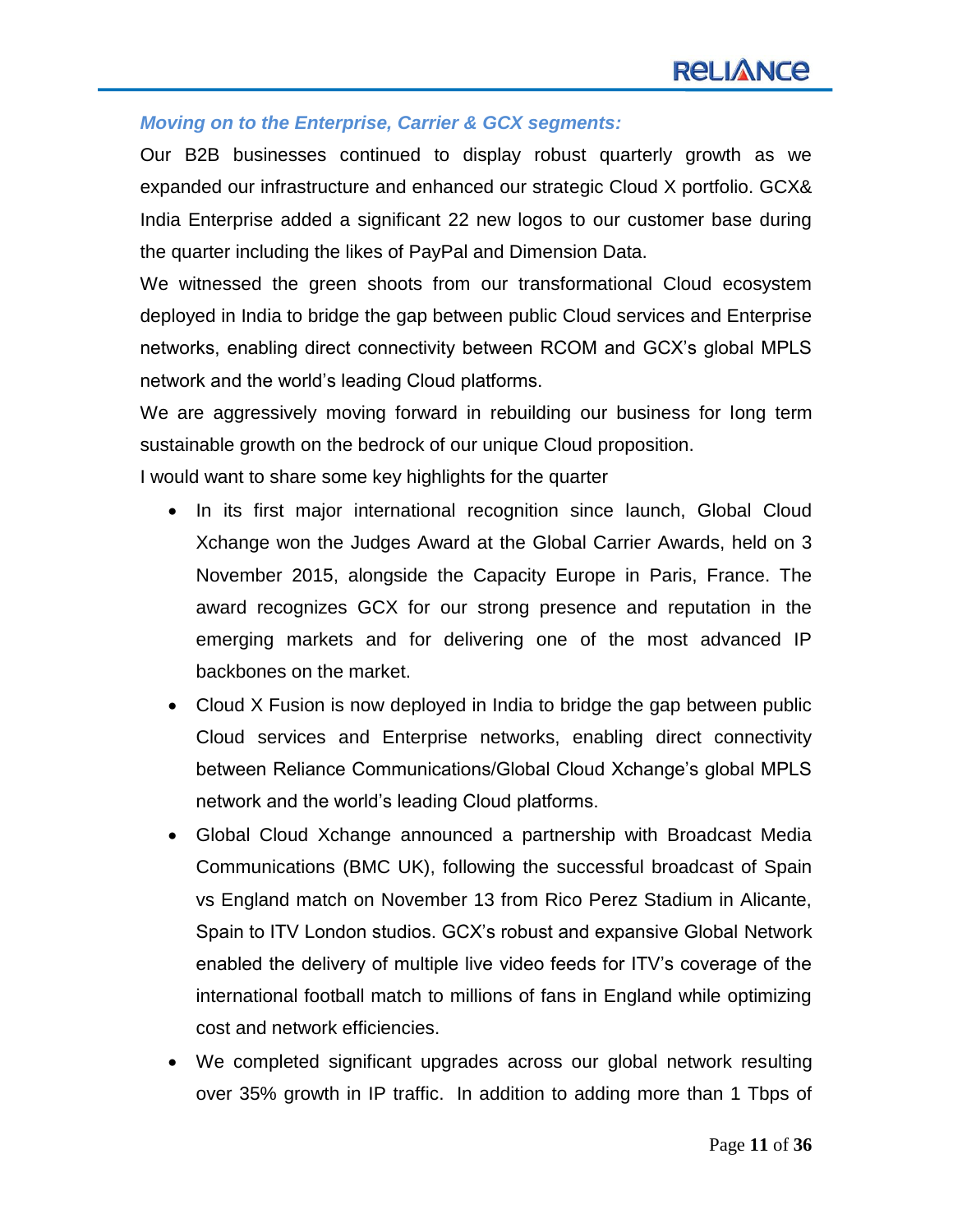subsea network capacity, 110G technology is now available across all Global Cloud Xchange"s cable landing stations and service PoPs.

 We further extended CLOUD X and CLOUD X Fusion to Domestic India and to Amazon Web Services in Singapore, enhancing our global coverage which extends across Asia Pacific, Europe and North America.

**In the next few quarters, we shall continue to focus on product & service innovation, capability expansion, ecosystem collaboration, and drive our unique proposition in the cloud space.** 

#### *In conclusion, let me reiterate the following***:**

- The  $1<sup>st</sup>$  major consolidation in the Indian telecom sector b/w RCOM & SSTL is well on track with the necessary legal and regulatory due diligence underway.
- RCOM continues to lead in industry consolidation. It has entered into exclusive discussions with the shareholders of Aircel Limited, to consider the potential combination of the Indian wireless business of RCOM and Aircel to mutually derive the expected substantial benefits of in-country consolidation. **This combination of RCOM , Aircel & MTS will create an entity that will be amongst the Top 3 by RMS in 13 out of 22 circles and hold nearly 20% of commercially allocated spectrum**
- RCOM & RJIO have enhanced their strategic partnership to incorporate trading of airwaves in the 800 MHz band in 9 circles and sharing of spectrum in 17 circles. RCOM also intends to enter into a reciprocal ICR arrangement with Reliance Jio which would immensely benefit RCOM customers in terms of access to RJIO"s nationwide 4G network.
- Our Strategic initiatives around consolidation & partnerships will spell huge positives in terms of cost synergies, spectrum footprint, distribution reach, asset utilization and ultimately shall enable us to provide superior services to our customers with superior financial performance
- RCOM is actively pursuing its strategic goals around deleveraging and progressing well on various measures - including a controlling stake sale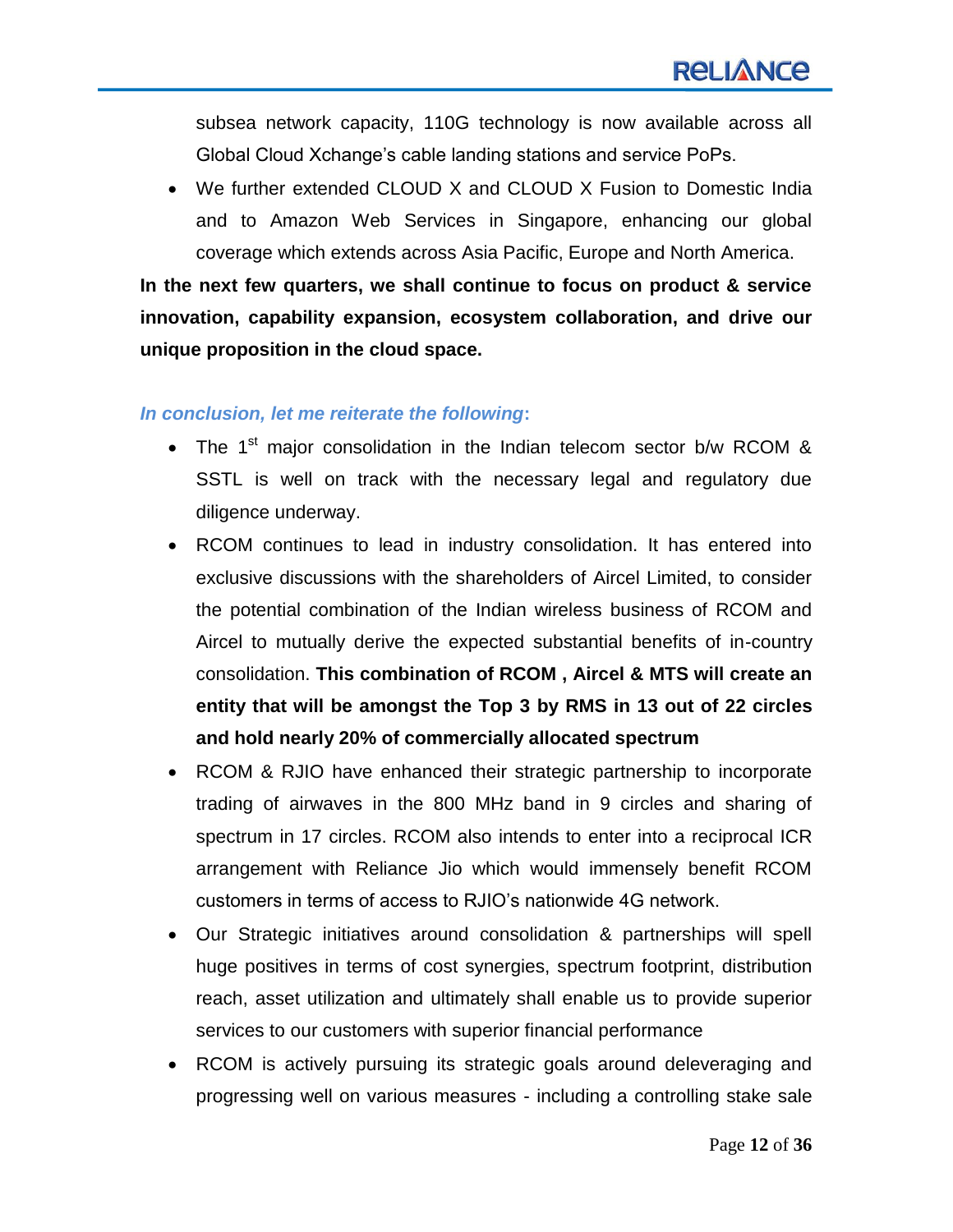in the tower business and real estate monetization; with the ultimate objective of value enhancement for our stakeholders

#### *Thank you. And I would now like to hand you back for the Q&As.*

#### **Operator**

Thank you, sir. First in line, we have Mr. Piyush Choudhary from CIMB. You may go ahead.

# **Piyush Choudhary**

Hi, good afternoon to the management and thanks for this opportunity. I have a couple of questions. Firstly, on the Jio partnership, could you help us understand the trading arrangement, which you are doing in nine circles? What"s the commercial value which RCOM would get? And for the remaining circles where there is a spectrum sharing arrangement what is the potential revenue for RCOM over a period of time?

Secondly, on the Aircel deal, if you can help us understand what could be the cost synergies? And on the spectrum side, who would be liable to pay government for the administered spectrum? Also, what is the likely debt which you are aiming for the resulting entity?

# **Punit Garg**

As far as our agreement with Jio is concerned, we have done the change in spectrum allotment in nine circles from RCOM to Jio and the proceeds of nine circles has been used along with our internal resources and advances for paying up the liberalization charges for 16 circles.

As far as sharing is concerned, as per the terms, Reliance will keep its revenue and Jio would keep its revenue generated by using the shared resources. RCOM will essentially benefit from the network synergies and enhanced network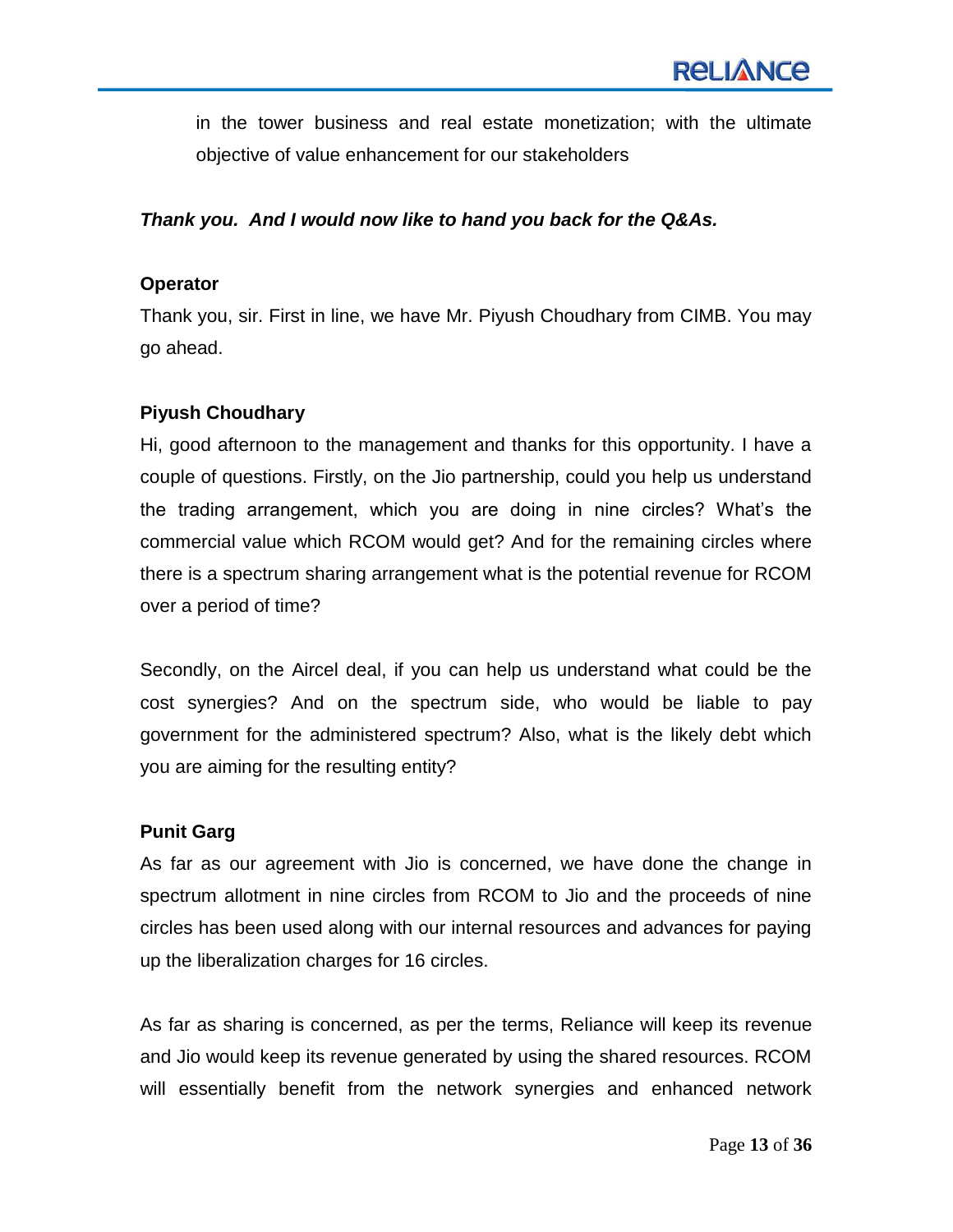capacities resulting from optimizing the spectrum utilization, and it will also give us CapEx efficiencies. Overall it is a great advantage to RCOM from sharing across 17 circles.

#### **Piyush Choudhary**

You have paid to the government around Rs. 5,300 crore. So, what are the proceeds from Jio out of that?

#### **Punit Garg**

It is part of the confidential agreement between us and Jio and hence we cannot share this information.

#### **Piyush Choudhary**

Thanks Punit.

#### **Gurdeep Singh**

Piyush on the second one, on the Aircel merger, as you know we are in the stage of an exclusive discussion over a period of 90 days and obviously the objective of these 90 days is to figure out the synergies across the network spectrum and the market share opportunity to increase the business as a combined entity, as it becomes about 12% of market share on a combined basis. It is too early to talk about the quantum of cost and the other spectrum synergies coming out. Hence, I would suggest that you please wait till the next announcement from us in this regard.

#### **Piyush Choudhary**

Sure Gurdeep. And if I can ask on the MTS deal which we are pursuing, what are the next steps on the timelines, which you are looking at it now?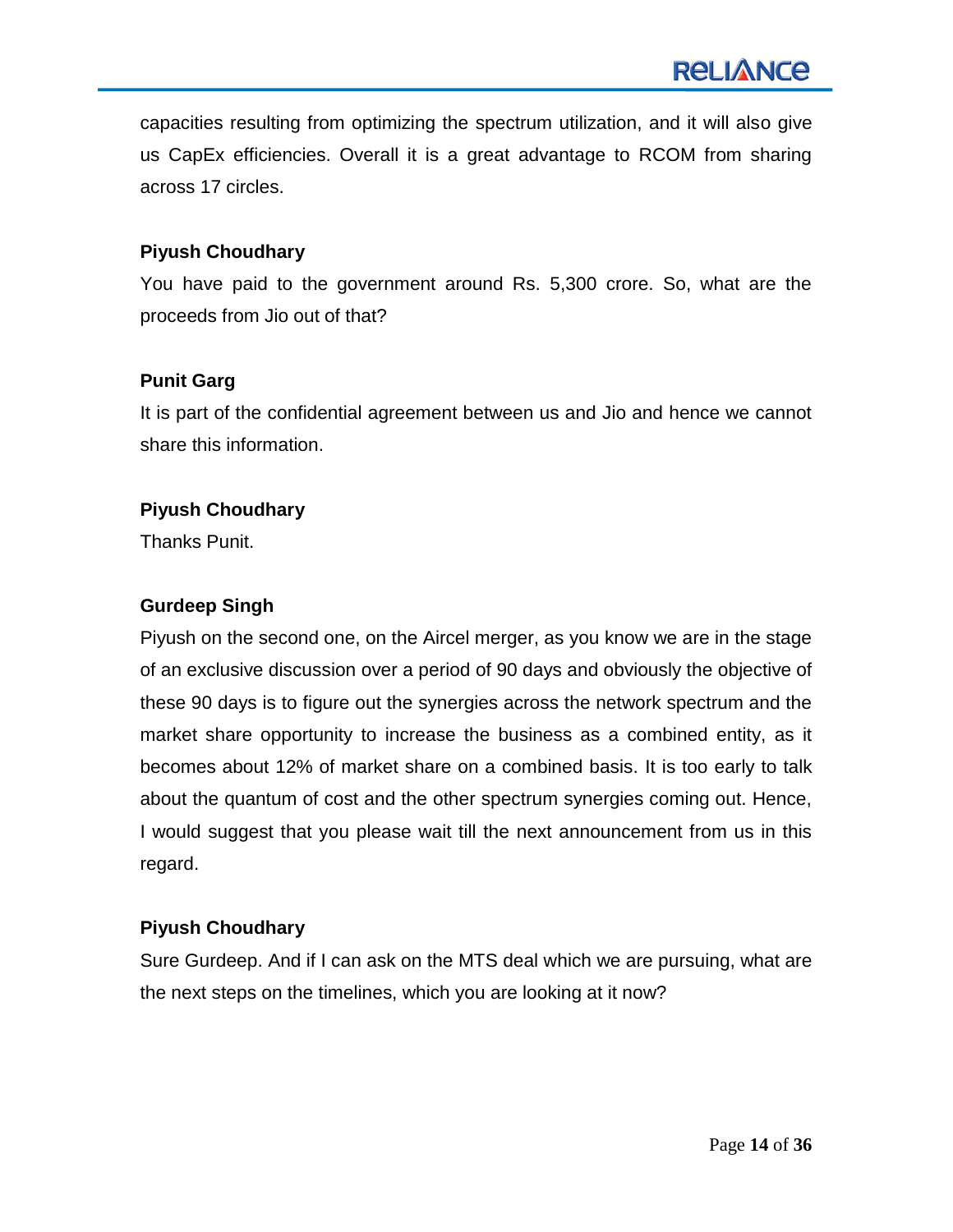#### **Gurdeep Singh**

Piyush, as you know that we have received the approvals from the stock exchange. We are now at a stage where we have filed for the court approvals at both Mumbai and Rajasthan High Court. Along with the DoT approval, we hope to get all the necessary approvals in the next 90-120 days. So we are on track as per the schedule, and you should await the next news from us in this regard.

#### **Piyush Choudhary**

Okay, thanks a lot Gurdeep and all the best. I will come back to you.

#### **Operator**

Thank you, sir. Next in line we have Mr. Rajiv Sharma from HSBC. You may go ahead.

# **Rajiv Sharma**

Yes, thank you very much for the opportunity. I have a few questions to ask. Please help us understand the ICR arrangement with Vodafone. Is it for 2G and what is the kind of revenue share or what is the kind of structure of this arrangement? What is your CapEx guidance for this year and next year? What is the impact post the tower deal on your EBITDA??

# **Gurdeep Singh**

The first on the Vodafone ICR, as you know that on the expiry of the 2G spectrum in those five circles we shifted our gear. In fact, we shifted our gear much earlier, to 3G and in the future as a 4G data company platform in those circles. We've been aggressively migrating our consumers starting September-October onto the 3G platform through various device bundling as well as tariff differentiation, which I am happy to share that it has worked well as our focus was to migrate all profitable customers on to 3G and retain all profitable towns, where the density of the 3G penetration is at a level where we could take this as an inflection point.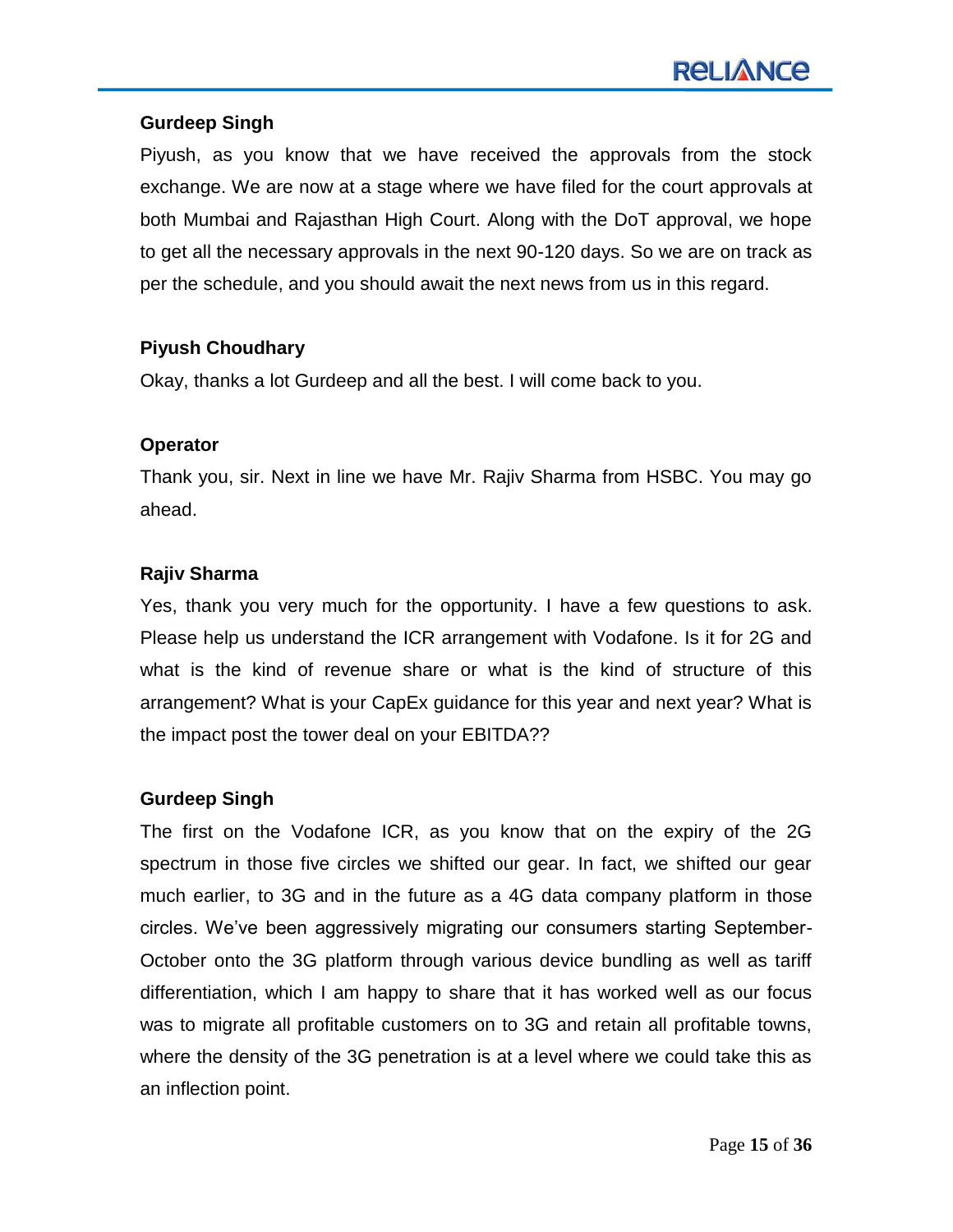# **RELIANCE**

Naturally for a 3G consumer, when they move around within the circle and in case they hit a black spot they need an underlying 2G coverage as is being done by every other operator across the country. So keeping that in view for our 3G customers to fall back on to 2G, we entered into the 2G ICR agreement with Vodafone in these five circles and it is limited to that extent. That is one.

Second, on the CapEx guidance I think we are a bit buoyed by the migration that we did in these five circles and we are recently seeing a large off-take in the Metros and other 3G areas which are under license of Reliance Communications. I"m happy to share that we are increasing or enhancing our guidance for the CapEx spend this year, up from Rs. 3,000 crore to Rs. 4,000 crore. This CapEx will be invested in enhancing our 3G footprint and strengthening our footprint in MP-CG circle, and in fiberisation of our sites and in core network.

Third on the tower deal, what is the impact to the EBITDA and the balance sheet? I think as the discussions are at the culmination stage it will be too early for us to share the exact nuances at this moment. However, we will be happy to come back once we are closer to the announcement of the deal. Does that answer your questions Rajiv?

#### **Rajiv Sharma**

Yes, it does. The other question I have is that, we"ve seen some 9.5 million subscribers moving out of RCOM. I understand it is because of losing spectrum in 900 MHz in these five circles. But that triggered in the last month of the December quarter. So is there some more impact we"ve seen in January or is it all captured in these quarterly numbers and what would have been the revenue loss if this impact was extrapolated for the entire quarter, or do we see some more pain left due to this in the next couple of quarters?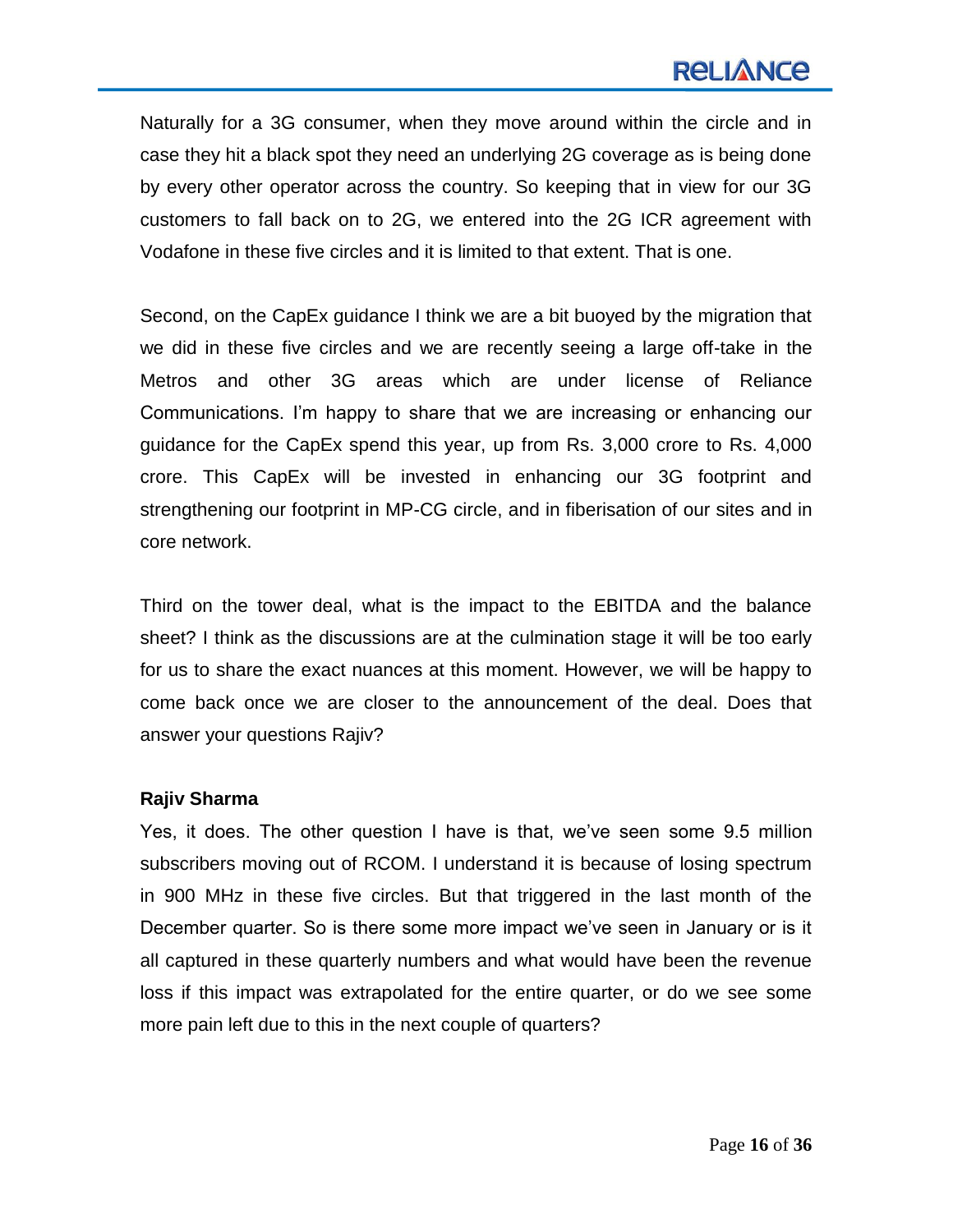# **Gurdeep Singh**

Rajiv, as I shared a bit earlier we started the migration process in September itself. Much of the impact has been taken up in the last quarter. On the contrary, as we run through the month of January we are seeing a growth in the off-take of the minutes and the bytes. I would say that the pain is behind us. We are actually looking forward to the growth in the business from where we left it in December and that should be good news.

Now, we are expanding far more 3G all over the places wherever we have license, in fact, we have added 190 new towns to our 3G footprint in these five circles. So going forward the guidance remains that we are positive on the growth of revenue coming from these five circles, the pain is behind us and we are looking at consolidating our operations.

To add to this, if you look at our overall India operations performance, mainly the 17 circles, and the other businesses, they have shown a steady growth. Much of the impact is largely because of the five circles which I would say, having gone through this process, is behind us now.

# **Rajiv Sharma**

That helps. Thanks a lot.

#### **Operator**

Thank you, Mr. Rajiv. Next in line, we have Mr. Srinivas Rao from Deutsche Bank. You may go ahead.

#### **Srinivas Rao**

Hi. Sir, I have a couple of questions. First, I just wanted to reconfirm that you have increased your CapEx guidance for this year from Rs. 3,000 crore to Rs. 4,000 crore and if that is correct, is that the level of CapEx we should assume for the next, one to two years? My second question is on the Vodafone ICR for 2G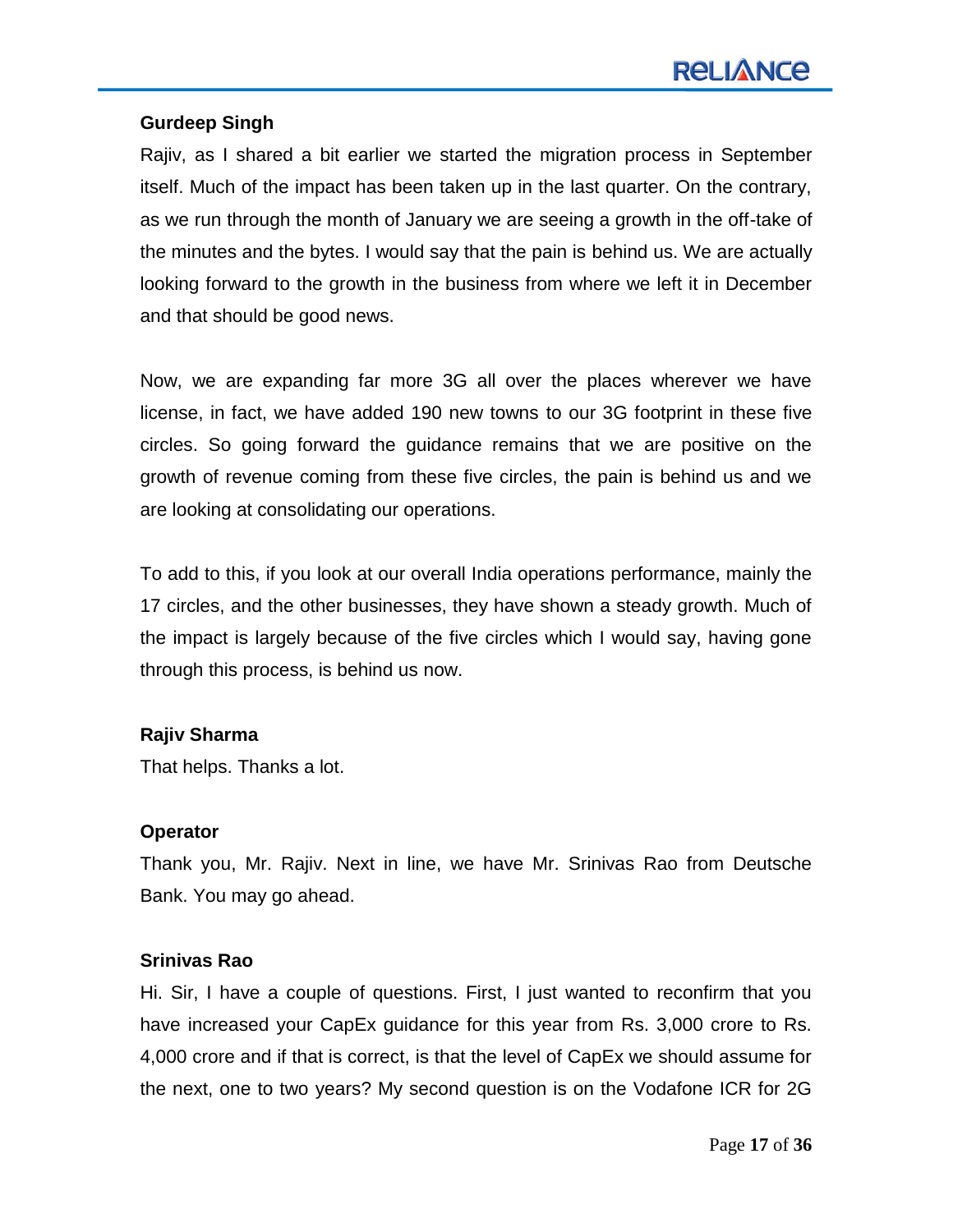fallback. Are you allowed to have an ICR arrangement if you do not have the same spectrum in that area? So how is the 2G ICR working out? Those are the two questions I have now, if I have more, I"ll come back Sir.

#### **Gurdeep Singh**

Yes, the CapEx guidance for this year has been enhanced to Rs. 4,000 crore. As I said earlier, it will go towards the expansion of 3G and our footprint in MP-CG buoyed by the fact that, we"re seeing a large off-take in 3G in our markets and, the device penetration is reaching at an inflection point for us to start investing for a profitable growth; and in fiber backhaul and core network. Thirdly, on your question on whether you"re allowed to have a 2G ICR. Well, this is not a 2G ICR to sell to 2G services, this is a 2G ICR as a fall-back to our 3G customers should they hit a black patch in the coverage within the circle much like anybody else has.

So this is not an ICR which allows us to get a 2G subscriber on the network. We are a pure-play 3G operator in these five circles. Going forward, we wish to add 4G to our stable.

#### **Punit Garg**

The license, which we hold whether UL or UASL allows us to acquire the customer in the spectrum that we hold, on the technology we provide and the services we provide. So we provide voice and data service for which we are acquiring customers for 3G. However, they are allowed to use for roaming purpose and for back-up, the technology which is compatible with this. Just like a 2G customer acquired could roam on 3G, the judgement that TDSAT has upheld earlier, and which you all are aware of, this is also how the other companies are doing. The same thing is applicable for this arrangement; a 3G customer can roam on 2G. I hope this is clear, Srinivas.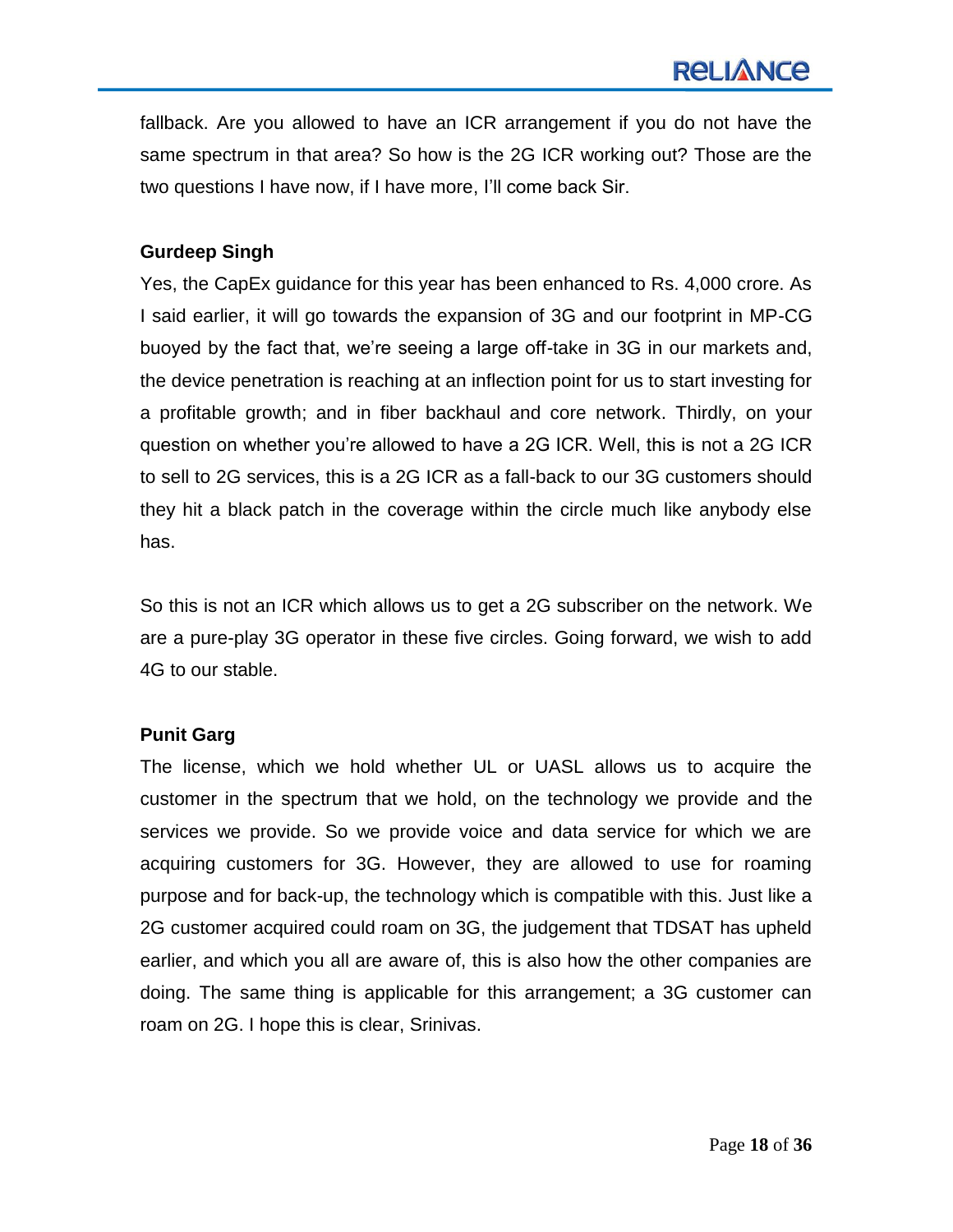#### **Srinivas Rao**

Yes, I just want to clarify this because I understand if I"m not mistaken the 3G agreement or the ICR which started with 3G does not allow you to acquire 3G customers actually?

#### **Punit Garg**

It only allows you to acquire the 2G customer, but it doesn"t stop 2G customers to roam on 3G network. That has been allowed by TDSAT, and it has upheld that.

#### **Gurdeep Singh**

Once again, I will clear this here, because we should not have any doubts further. We are a 3G company in those five circles, as a 3G customer can fallback on to 2G, we are only acquiring 3G customers and servicing 3G customers and their needs within the framework of the regulations.

#### **Srinivas Rao**

I just want to clarify one thing because there is no 2G, 3G, 4G definition in the licenses actually. Your customers are normally on 2100 megahertz, and then you have a fallback on other spectrum for voice services, will that be the correct way of thinking about it?

#### **Gurdeep Singh**

They have a fallback on the other voice services only when we are not able to service within the same license area.

#### **Srinivas Rao**

Thanks sir.

# **Operator**

Thank you sir. Next in line we have Mr. Vinay Jaising from Morgan Stanley. You may go ahead.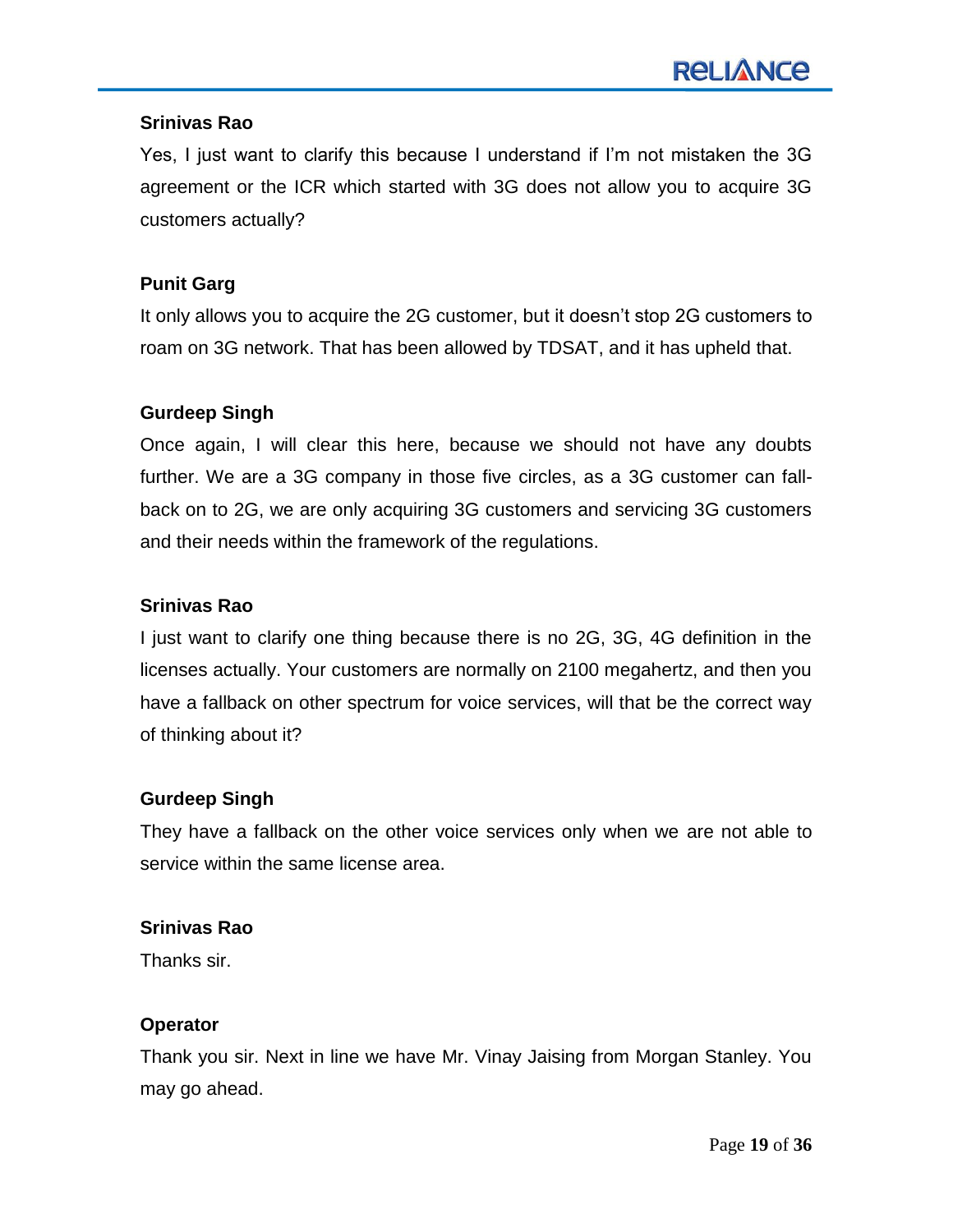# **Vinay Jaising**

Thanks for the opportunity. Sir, I have two questions. First, Punit did mention that the funding for the spectrum liberalisation, which has happened in January has been taken care by internal accruals and other proceeds or tie-ups you have with Jio. I just want to reconfirm that, the net debt has not been touched, it is the internal accruals from general operations, and net debt numbers would not change on account of this. I think the answer is obvious, but I just want to check it up. Second, I see a lot of reduction in depreciation and interest costs this quarter, just wanted to understand why this has happened. Thank you.

# **Punit Garg**

It is not the internal accruals but internal resources that we have used, which means we have taken advances against various contracts, which we have signed with the customers, and the trading amount, which we have used on  $20<sup>th</sup>$  January to pay for liberalisation. You"re absolutely right about net debt that, we have not raised any debt for paying the liberalisation charges and net debt figure from this perspective remains unchanged.

# **Gurdeep Singh**

Vinay, three things, the ongoing agreement with Jio, advances against the trading contract and internal arrangements has paved the way for payment towards liberalisation.

# **Anil Ladha**

On depreciation, the amount has come down slightly during the quarter primarily because we have increased the useful life of some of the electronic assets in the Global business.

And interest cost has come down because of reduction in some bank charges during the quarter.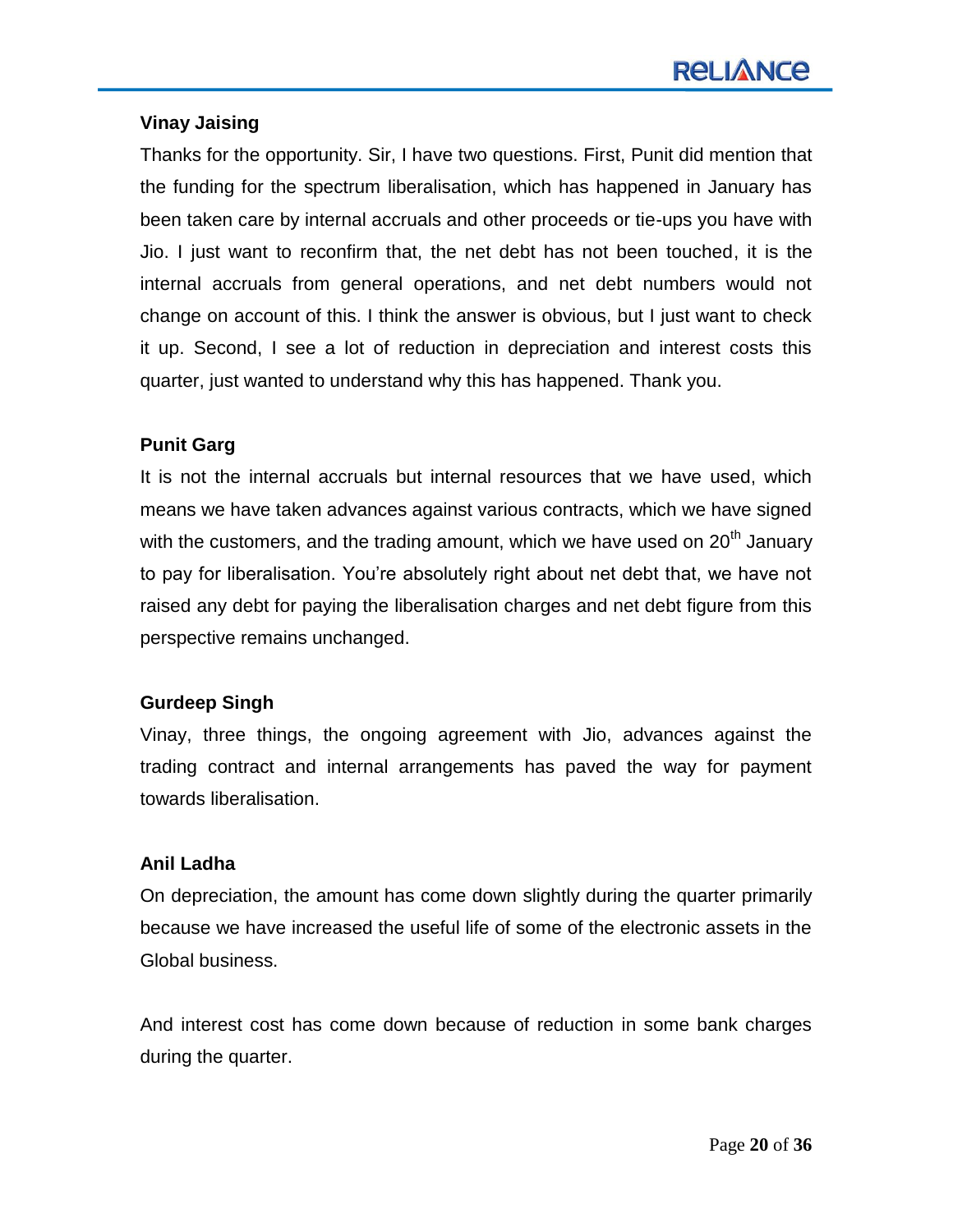# **Vinay Jaising**

Great, thank you so much. I"ll come back in the queue later.

# **Operator**

Thank you sir. Next in line we have Mr. Pranav Kshatriya from Edelweiss. You may go ahead.

# **Pranav Kshatriya**

Thanks for the opportunity. I have a few questions. Firstly, can you guide us what was the organic volume growth and the churn excluding those five circles? Secondly, there has been decline in the number of sites by around 10,600 quarter-on-quarter. Is everything related to this cancellation of licenses in five circles or there is something else as well? Thirdly, you have increased the CapEx guidance for 3G but I just wanted to understand, since we"re talking so much about 4G and liberalizing the spectrum for 4G, do you think it is wise enough to invest in 3G at this point of time? And lastly can you provide any sense on how exactly should we see the growth, the Gross and EBITDA margin profile, where ICR arrangement is applicable? That"s it. Thank you.

# **Gurdeep Singh**

Thank you for your questions. First one on the revenue, well the overall India operations performance includes the de-growth of the five circles because of 2G license expiry. As I said earlier rest of the businesses has shown a steady growth. And since we do not provide a circle wise or business wise breakup I"ll not be able to share that. Yes, it is right to assume that the site count has come down because of the 2G shutdown owing to the license expiry. Is it wise to invest in 3G at this stage when the 4G is coming up? Well, yes, we have taken a calibrated approach, we"ve looked at the markets where the returns on the investments can be as short as possible and we are only considering those areas today for our expansion, including the Metro of Delhi and Mumbai and Kolkata,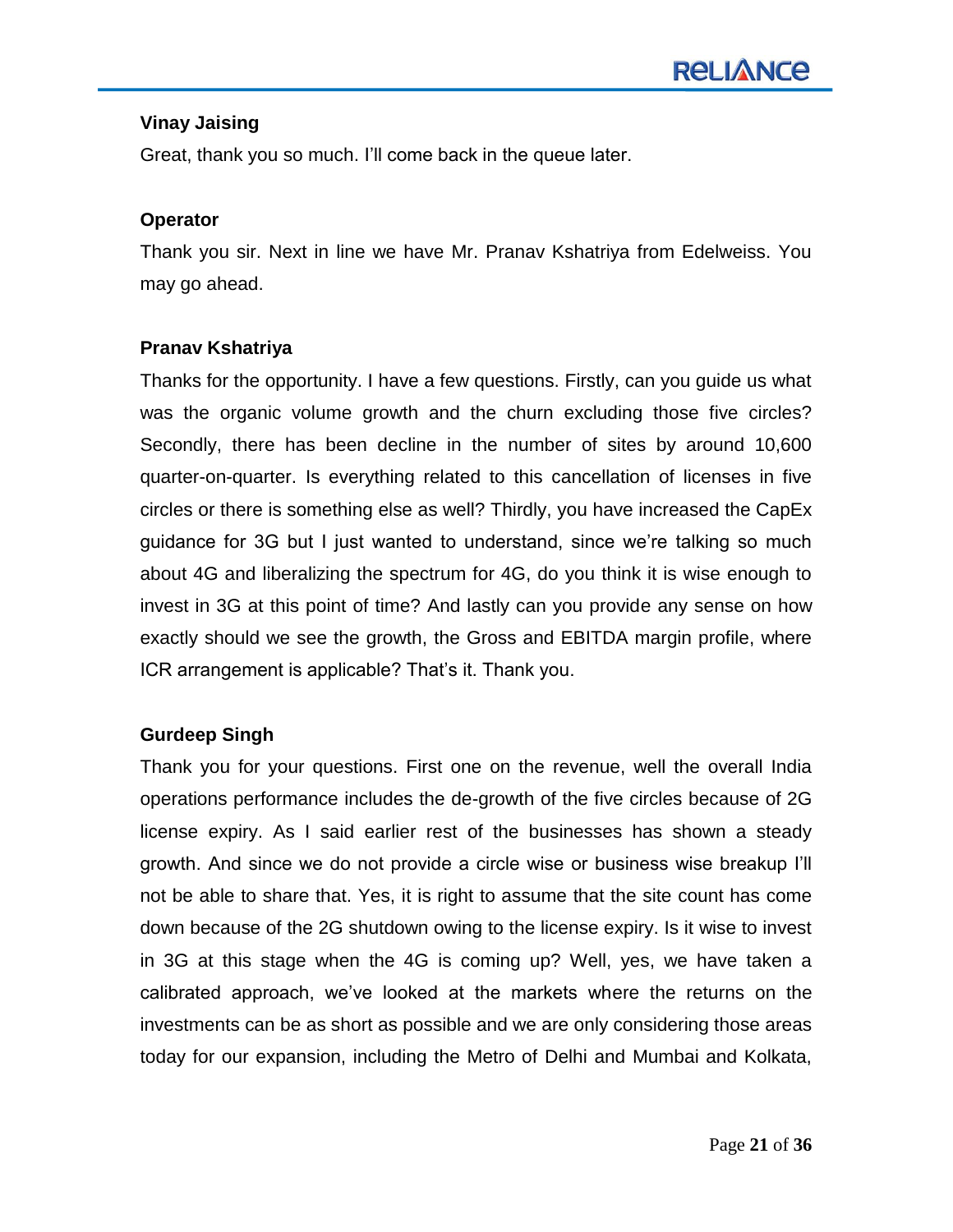where due to geographical expansion of the municipal and the NCR areas, one needs to augment the networks.

The last question on the Gross margin and EBITDA impact because of the ICR, well, any ICR to a level cannot equate the margins that you get from your own business, especially depending at what stage are you taking the ICR. If you are taking the ICR at an introductory stage of your business, ICR will throw a larger profitability or will contain losses versus the own network. When you take at a maturity stage, when you are already in the market for over a period of time like we have been in those 5 eastern circles, where your revenue per geography or BTS has already reached ahead of the breakeven point, ICR is a good trade-off versus your own network, if the cost of the spectrum is also taken into account. I"ll not be able to share the exact mechanics of what it is but, all I can share with you is that, it"s profitable to do this ICR.

Especially against the increase in the 2G capacity being made available in the ecosystem and some price rationalization between the operators on the ICR on a per megabit and per minute basis, that is helping move the cheese on ICR.

#### **Pranav Kshatriya**

Okay. Thank you so much.

#### **Operator**

Thank you, sir. Next in line we have Mr. Aditya Soman from Goldman Sachs. You may go ahead.

#### **Aditya Soman**

Hi, just a couple of questions on my end. Firstly, you mentioned that the site reductions that we saw this quarter were largely on the 2G expiry and we've seen some site additions in 3G, again are these new sites in the new geography, or in those geographies where your licenses are canceled?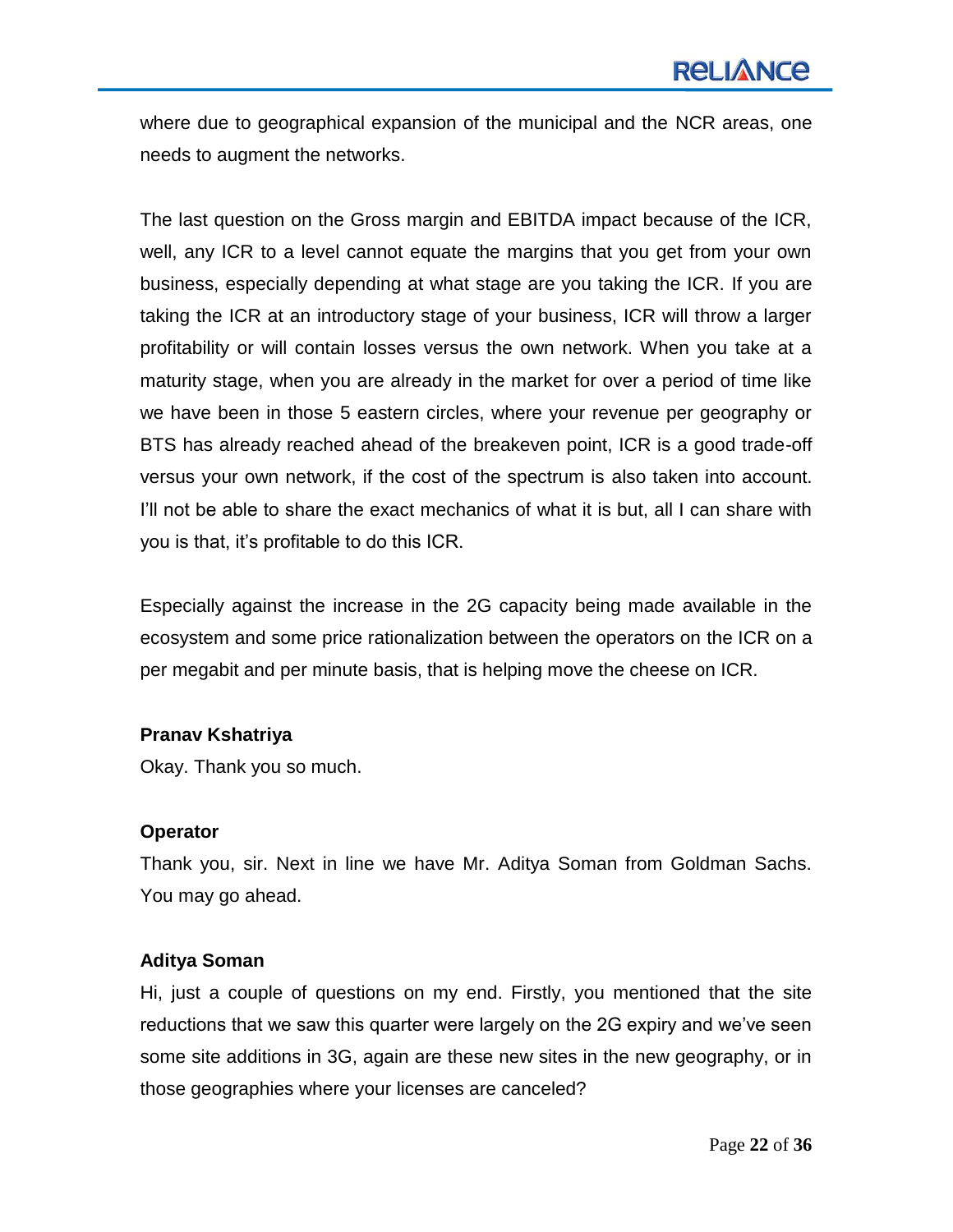# **Gurdeep Singh**

Yes, a large part of that expansion of 3G is in the five eastern circles and now we are taking up the expansion in the balance circles in line with the growth plans that I just shared.

#### **Aditya Soman**

And in terms of your CapEx guidance increase, is there anything that changed between the last couple of calls and this quarter"s call that the CapEx guidance increased or has this just been planned and you are just seeing a better execution? Thanks a lot.

#### **Gurdeep Singh**

It's coming on the back of a better execution, an evolved ecosystem and now we find it feasible to expand the 3G with respect to strengthening our overall data leadership and portfolio, keeping in view that we want to still move into the profitable areas which give a quick return on the capital employed, keeping in view that we will be launching 4G in some time to come.

#### **Aditya Soman**

Okay. And on this, would you have any specific guidance for the number of sites or something over the next year or a couple of years or it"s too early to specify that?

# **Gurdeep Singh**

It's too early to specify that.

# **Operator**

Thank you, sir. Next in line we have Naveen Kulkarni from Phillip Capital. You may go ahead.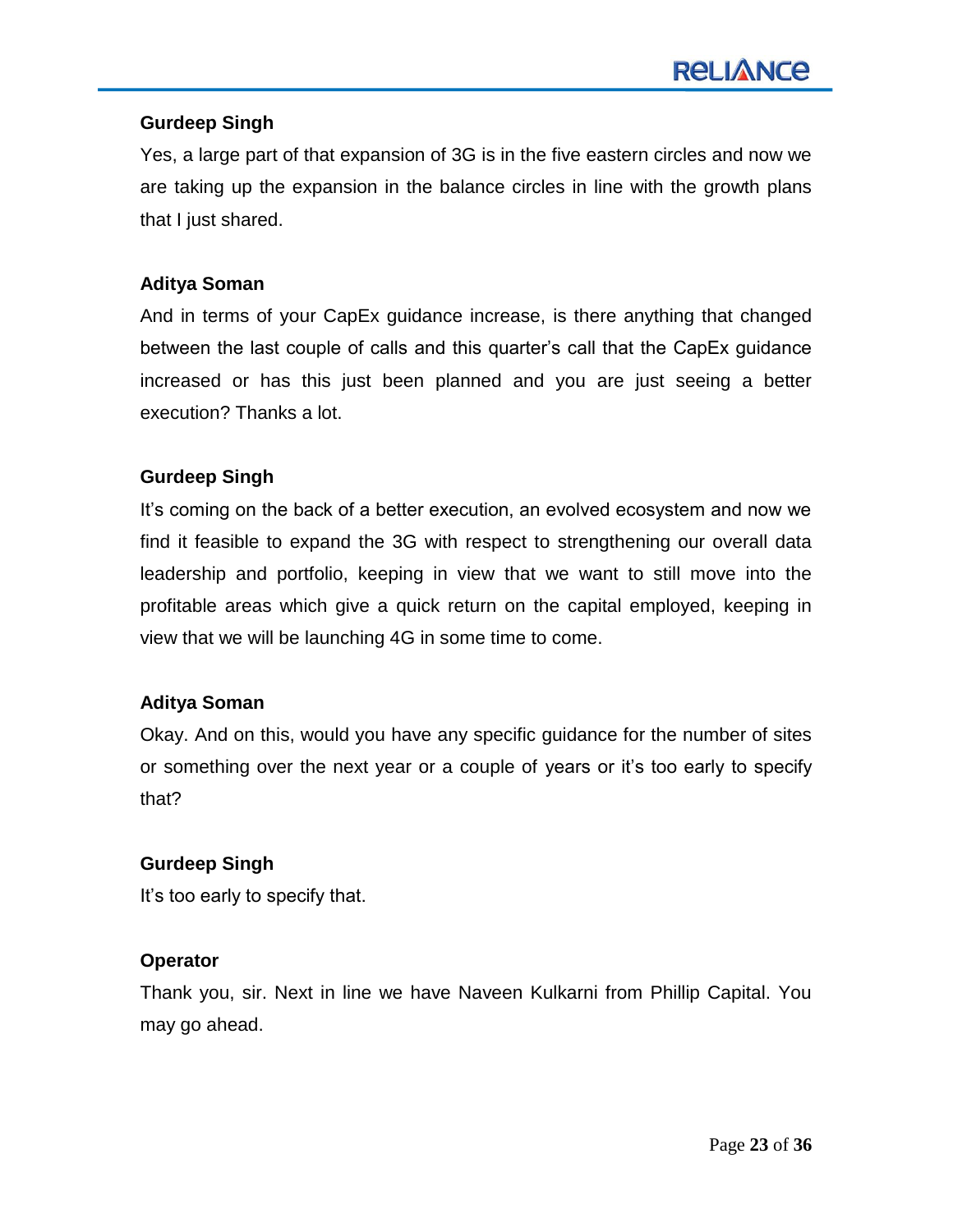#### **Naveen Kulkarni**

Hi, thanks for taking my question. Could you explain the arrangement with Reliance Jio in terms of network integration whether, there will only be the sharing of active infrastructure, whether there will be an end to end integration of even the backhaul, or we will be even utilizing the backhaul of Reliance Jio for providing LTE services?

#### **Gurdeep Singh**

Well, at this moment we have stitched up the ICR arrangements, so let's leave it at that level, that it"s an ICR arrangement between the two organizations. The exact contours will be shared at the time when we get closer to the launch. I'm sure you will agree with me that we need to keep this confidential.

#### **Naveen Kulkarni**

And secondly, with our 4G network and with our voice network will we be providing fallback assistance to Jio?

# **Gurdeep Singh**

As I said that any details of the ICR arrangement will be shared when we get closer to the launch. Please allow us to keep it confidential till then.

#### **Naveen Kulkarni**

Okay. Thanks a lot, Sir.

#### **Operator**

Thank you, sir. Next in line we have Amruta from Morgan Stanley. You may go ahead please.

#### **Amruta Pabalkar**

Hi, thanks for the opportunity. I have two questions. First, during the quarter, your customer base has declined by about 9.5 million. So I just want to confirm, is this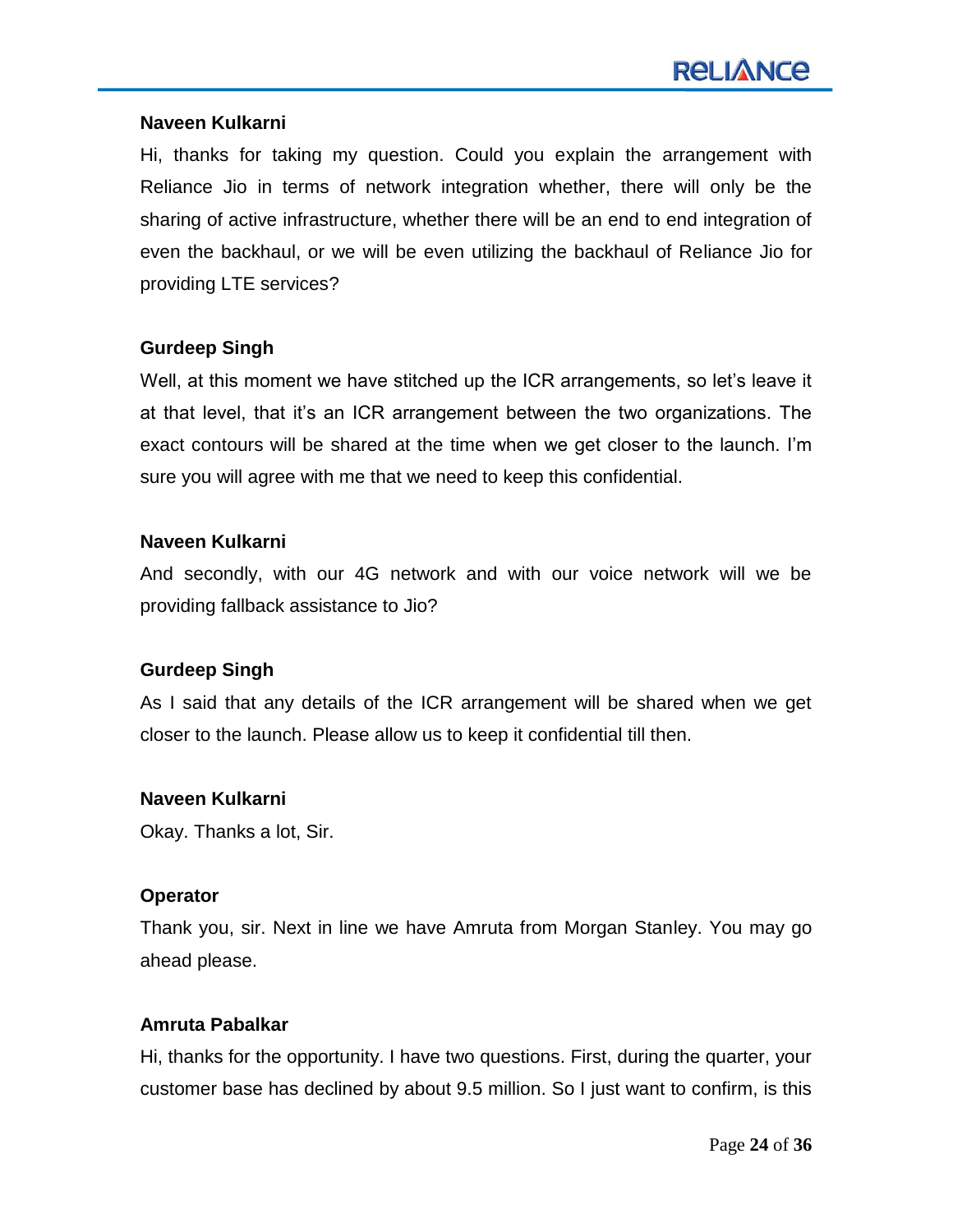# **RELIANCE**

the total decline we expect to see on account of these five circles and if you could attribute an EBITDA number to it as to what would be the impact from this in the following quarters. And secondly, you have seen that your 3G towns under coverage have gone up substantially while the 3G sites on the network are just up by around 300. So if you could tie that up and could we see any Capex attributed to this? One final question, is there any update on the tower deal if you could give and what can we expect? Thank you.

#### **Gurdeep Singh**

First one, on number of sites added. They have been added in the five circles and as you know that we already had a good presence in these five circles through our 3G network which we deployed about four years ago, this was more into the towns which required either two, three or a single base station for expansion. So that's why the number of sites count is 336.

Second question on the profitability impact of the five circles and the consumers going away. Yes, we did lose subscribers in these five circles but they were at the bottom of the rank in terms of utilization and profitability. Our objective was to retain all profitable customers, profitable towns, profitable geographies, which we did through the 3G expansion. Most of these subscribers that we have retained nearly stack up to the profit or EBITDA margin that we received from these five circles. So much of the marginal impact of the profitability has already been taken in the last quarter. And as we go forward, in the month of January we are already seeing the up-take in the volume and we hope to continue with the guidance that we"ve had earlier on this account.

On the Tower deal, the discussions are at a very advanced stage and we hope to update in the next few weeks. So please standby till then.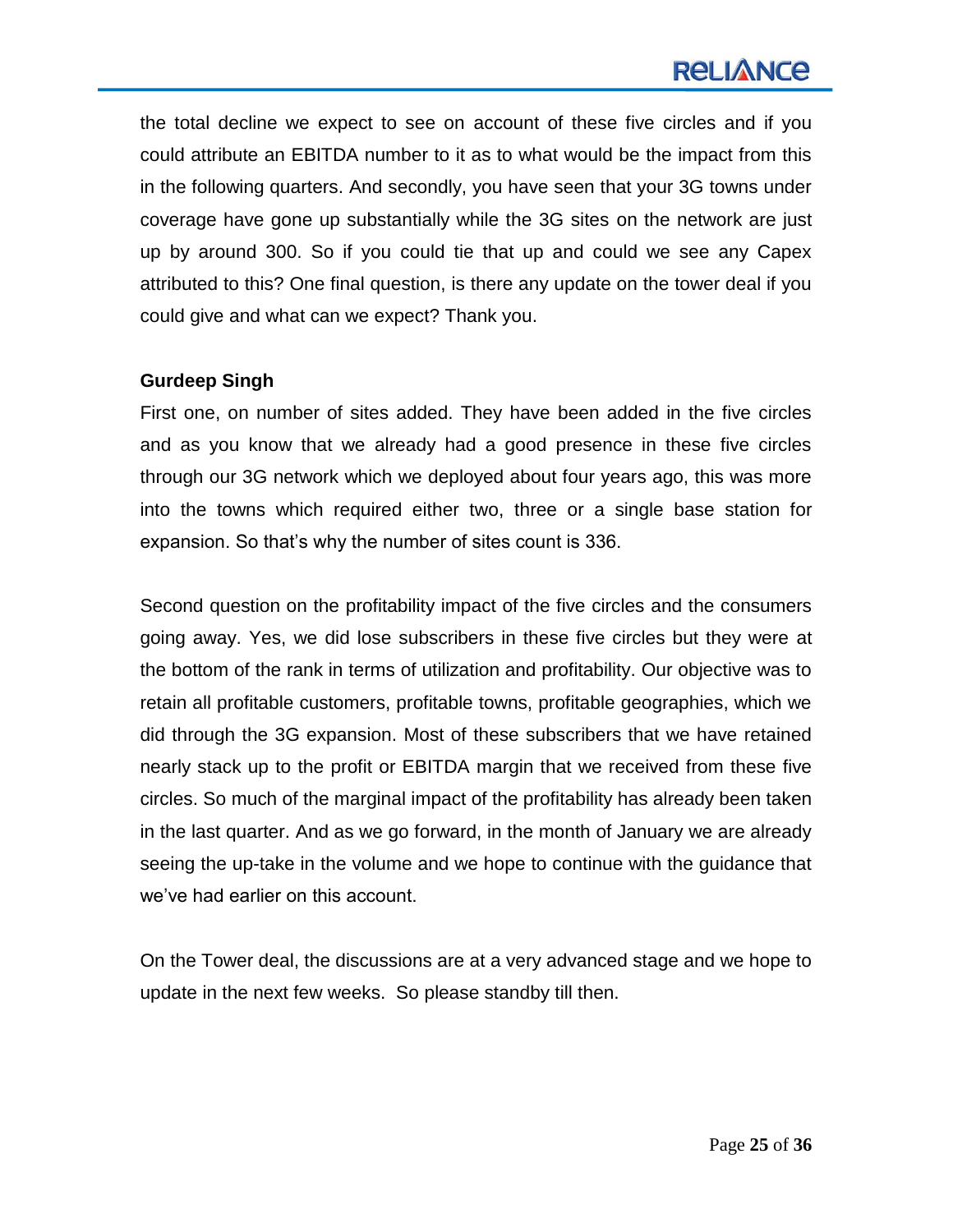#### **Amruta Pabalkar**

Sure Sir. Just one follow-up. On the loss of the EBITDA, if I may confirm, the number that you had earlier quoted was roughly 4% to 5% EBITDA impact annually, just on account of these five circles. Are we correct with that estimate?

#### **Gurdeep Singh**

It"ll be less than that. But we have more than recouped by getting quality 3G customers through our aggressive acquisition that we"ve been following in the last three months in that area. If you look at our MNP numbers in those five circles, they are very encouraging, where we are getting high ARPU customers holding into our 3G network. This far outweighs the numbers that have gone by. Mani, you would like to add something?

#### **Manikantan Iyer**

On the EBITDA front, if you notice, the Indian operations EBITDA has gone up in this quarter from 34.2% to 34.8%. Also taking into account the impact mainly on account of the topline customers, the long term 2G customers and data customers, it has gone up in these circles. And the impact on EBITDA for this is already taken into account in the current quarter.

#### **Amruta Pabalkar**

Thank you, sir.

# **Operator**

Thank you. Next in line we have Mr. Rajiv Sharma from HSBC. You may go ahead.

# **Rajiv Sharma**

Hi, thanks for taking the follow-up questions. Just two questions from my side. One is this MTS merger that you mentioned, is DoT also time bound to approve this in 90 days or they could take a longer time to approve this?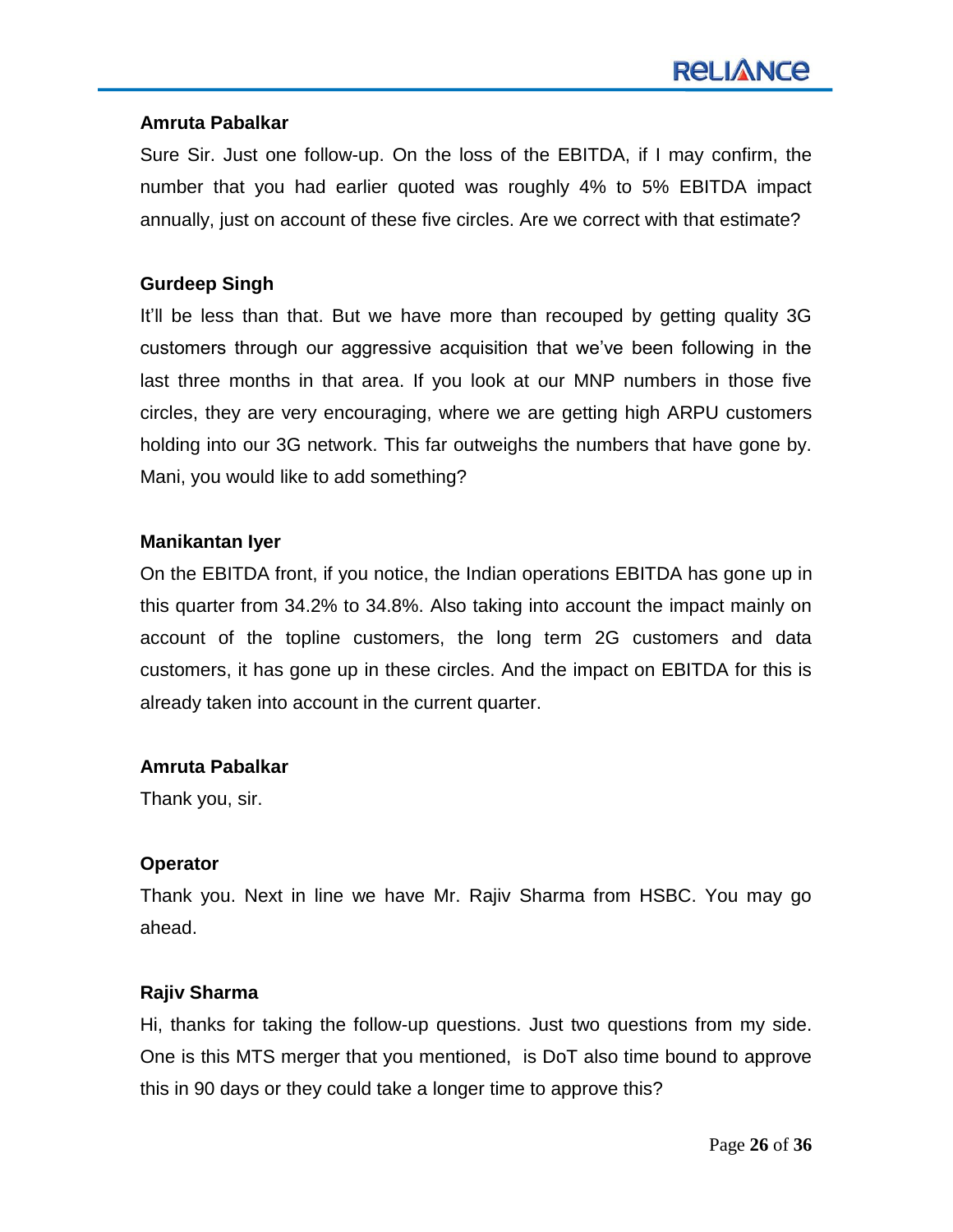#### **Punit Garg**

It is not the DoT which is taking longer time, it is the demerger and merger process which would take around 90-120 days time. We already have SEBI and Stock Exchange approval in hand and CCI has provisionally given clearance and the final approval is also expected in the next 30 days or so.

# **Rajiv Sharma**

Okay. Second, Will the reduction in sites mean that you will have to go and revisit the numbers in your tower discussion with Tillman?

#### **Gurdeep Singh**

Well, we have already factored this into our discussion that is ongoing. I will not be able to share the exact contours now. But, while on one side there is reduction, on the other side, there is an enhancement through tenancies and we are expanding. If you look at RCOM as an entity, I"m talking about wireless as a business, we"ve been CapEx constrained in the past because of the balance sheet and the position in the market share that we hold, and that"s why if you look at it some of the steps that the company is taking whether it is with respect to the MTS merger into RCOM or possible discussions that is undergoing with Aircel, we are actually trying to create a platform of about 12% market share which allows us the bandwidth to invest in the business to support the aggressive footprint and the network quality that we"re likely to get as a part of our ICR arrangement with Jio. This is to make the business healthy, profitable, rebound back, and begin to perform better than our fair share in the market, which individually as companies probably we couldn"t do or afford till now. Hence, looking at some of the buoyancy that we're seeing, we have upgraded our CapEx guidance. Part of the CapEx as I informed to all of you will also go towards implementing or augmenting our core which is a requirement for LTE, which itself is currently underway, so that we are in a position to take a complete suite of things to our consumers as and when we get to launch LTE in the couple of months from now. I hope that clarifies.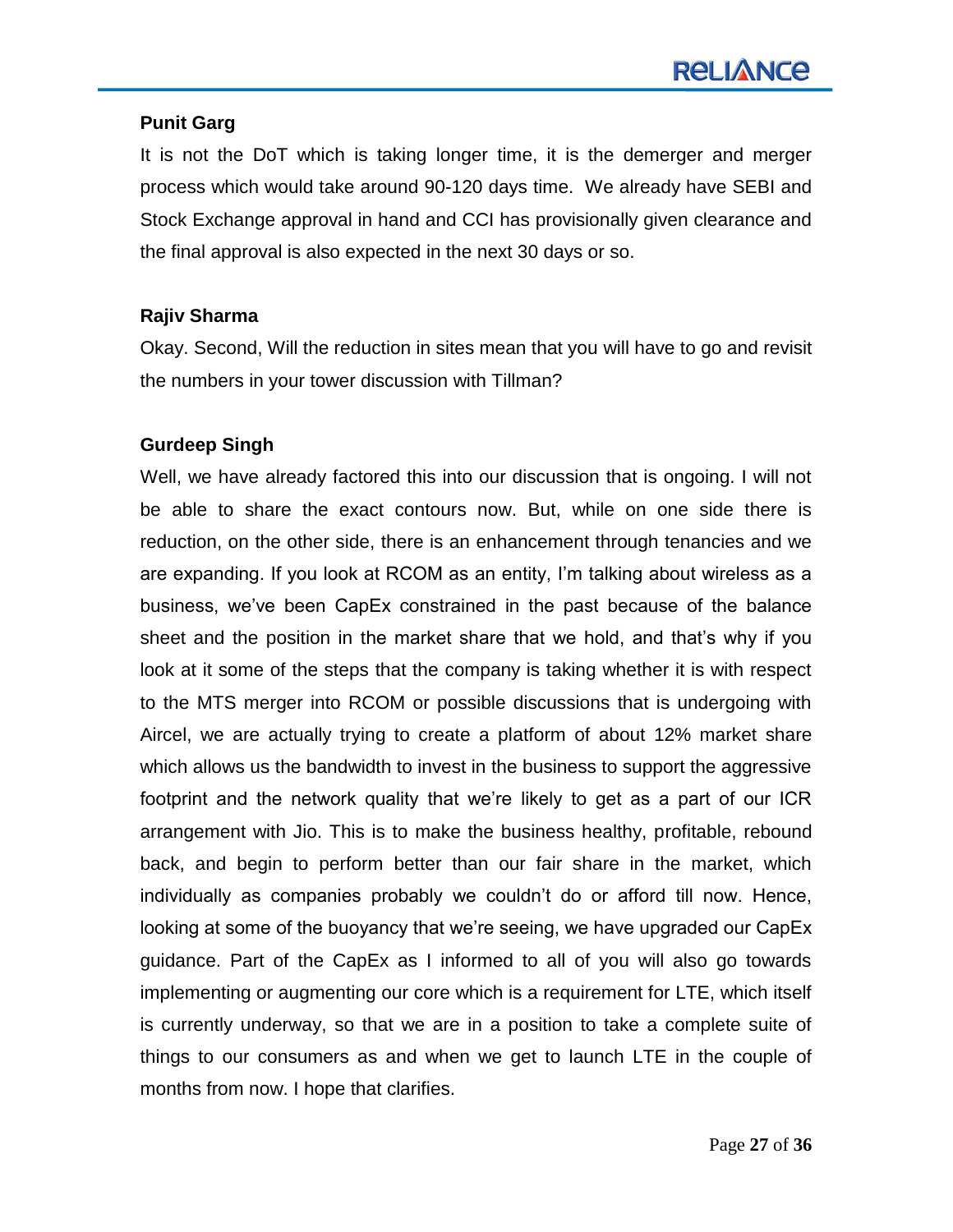#### **Rajiv Sharma**

So just one follow-up Gurdeep on your answer that you"ve increased your CapEx guidance, so this is for 4G or this is for 3G?

#### **Gurdeep Singh**

This is for 3G and in all our 13 telecom license areas including MP-CG expansion, and some part of it will go towards enhancing the transport, backhaul and the core which are required to be augmented before our 4G launch.

#### **Rajiv Sharma**

Yes, so I guess this was asked earlier but I guess I missed the answer of that but, on one hand you have this whole 4G thing and the big resource pooling with Jio, while on the other hand you"re investing in 3G. So is there a disconnect between what we are understanding on the strategy?

#### **Gurdeep Singh**

No, as I said in the interim, for some time to come there is a scope to continue to get consumers on both as long as they give you a faster return on capital. Will 3G fade out faster than we imagine? The answer is yes, but it isn"t happening within short term. Also, let's not forget, there are millions of consumers who are at a 2G level, who will also need to be migrated to 3G, whereas our preferential migration will be to leap-frog them to 4G in the future. But that is too much of an execution on the ground. So we will have to keep both the things in view.

#### **Rajiv Sharma**

Okay. And lastly a question on Jio, on the spectrum sharing, trading and that internal resources would be used for funding of liberalization payments.

# **Gurdeep Singh**

As I said that the entire exercise is being met through the advances against the ongoing agreements, in-coming trading agreement, and internal arrangements.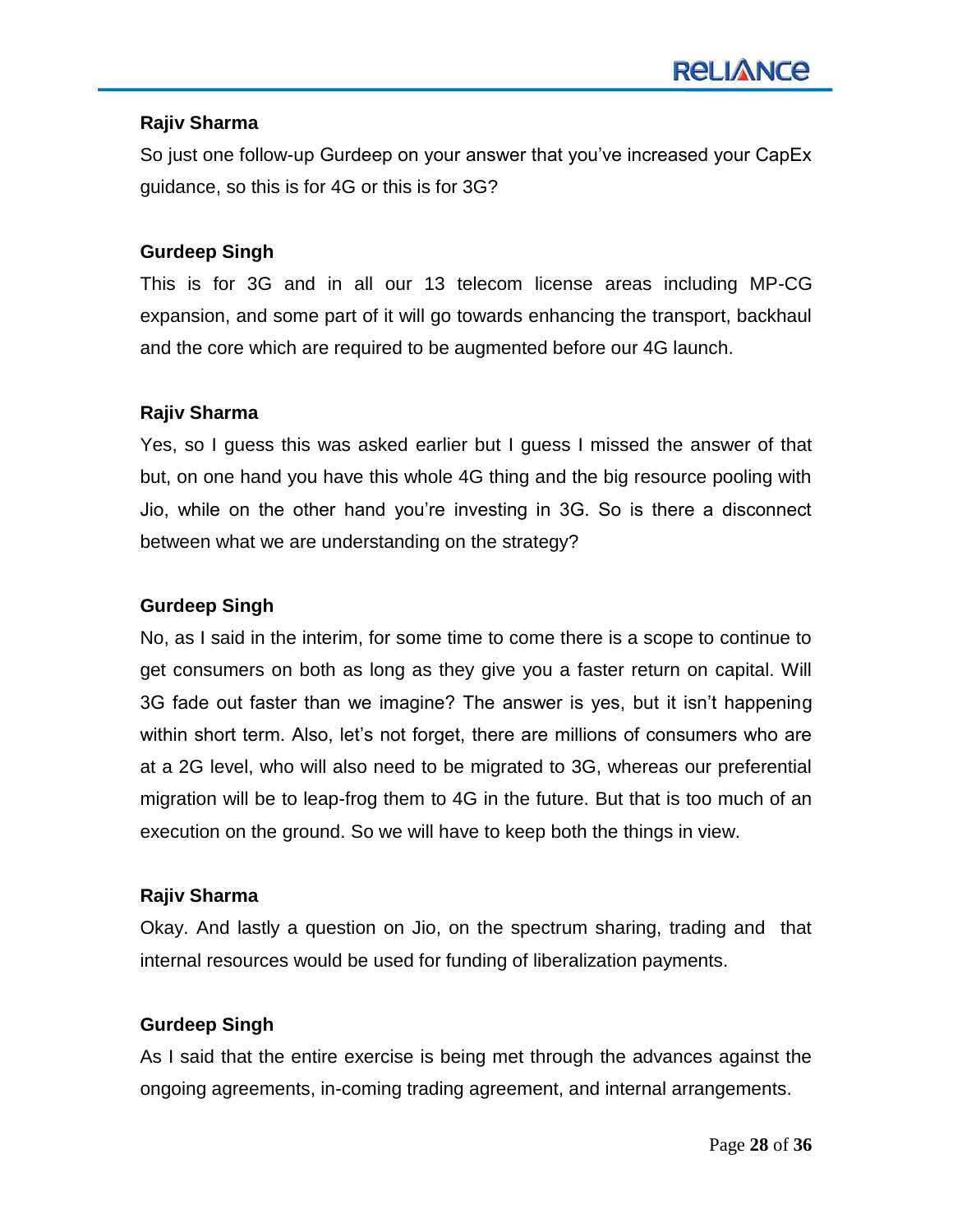#### **Rajiv Sharma**

Okay, okay. Thanks a lot.

#### **Operator**

Thank you, sir. Next in line we have Mr. Srinivas Rao from Deutsche Bank. You may go ahead.

#### **Srinivas Rao**

Thank you very much for taking my call again. First on the tower sale, do we anticipate any change in the existing MSA which RCOM has with its tower subsidiary or what RJio also has with Infratel? That"s my first question.

Also on the tower I just want to understand, you have mentioned in your report that – quarterly report that you are operating on 85,000 towers. Our understanding is that RCOM has somewhere around 44,000 towers. So where are the balance towers you"re using, I mean where have you rented it from. So that"s the second question.

Third is that you had launched an iPhone plan sometime back, almost I think six to nine months back and that was pretty aggressive plan where we were expecting subscriber additions. Now, if you can throw some light as to what has happened and what has been the feedback from that plan? That"s my third question.

And finally SSTL, how should we think about the EBITDA impact of the potential merger? Should we expect the revenues to kind of come to RCOM with a fairly minimal incremental cost? These are my four questions. Thank you.

# **Gurdeep Singh**

First on the 86,000 towers. 86,000 were the base stations earlier on the network, which is combined of our own towers as well as what we take from the IP-colos.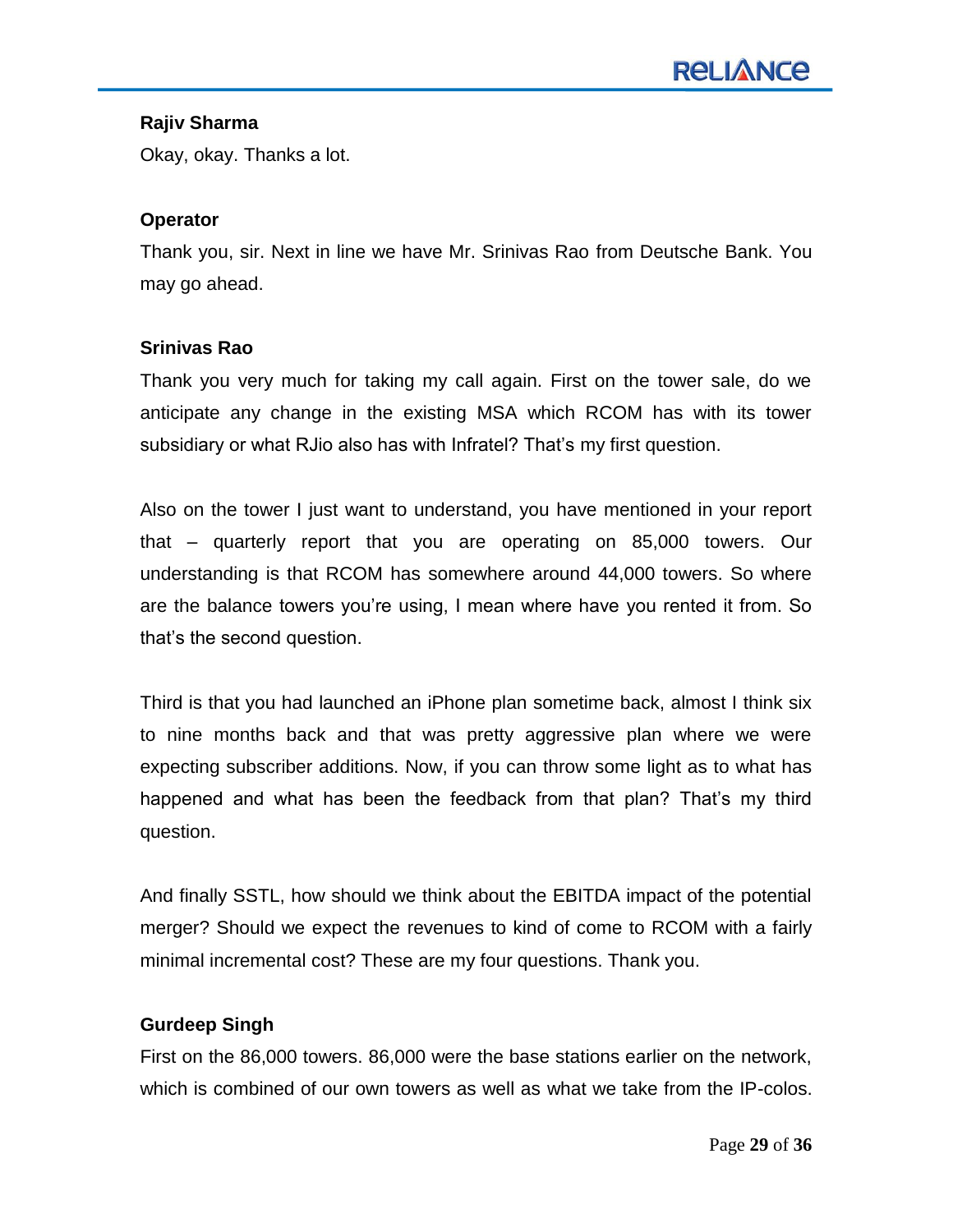Now it is around 76000 base stations, right? So what you are referring to as the towers are base stations that we have on RITL towers and on others as tenants. So I hope that clarifies.

#### **Srinivas Rao**

Yes, so that number is all your sites 2G plus 3G plus 4G, or CDMA plus GSM. Is that what we should understand?

#### **Gurdeep Singh**

That"s right.

#### **Srinivas Rao**

And could you tell us how many sites have you actually hired from outside entities?

# **Anil Ladha**

We don"t provide this break-up Srini, we only disclose total sites. This is the total sites including RITL and others.

# **Srinivas Rao**

Understood. Okay.

# **Gurdeep Singh**

On Tower deal, as and when we announce and come closer towards the announcement of the tower hive-off we will explain all of the nuances and the contract details that are associated with this transaction. For the confidentiality reasons, at this point in time we will not be able to share the details.

Coming to the iPhone plan, yes, we had launched the Zero plan which met with a great success. We didn"t want Zero plan to be only with Apple iPhones so we extended it to all the smartphones. So now we sell Zero plan across our online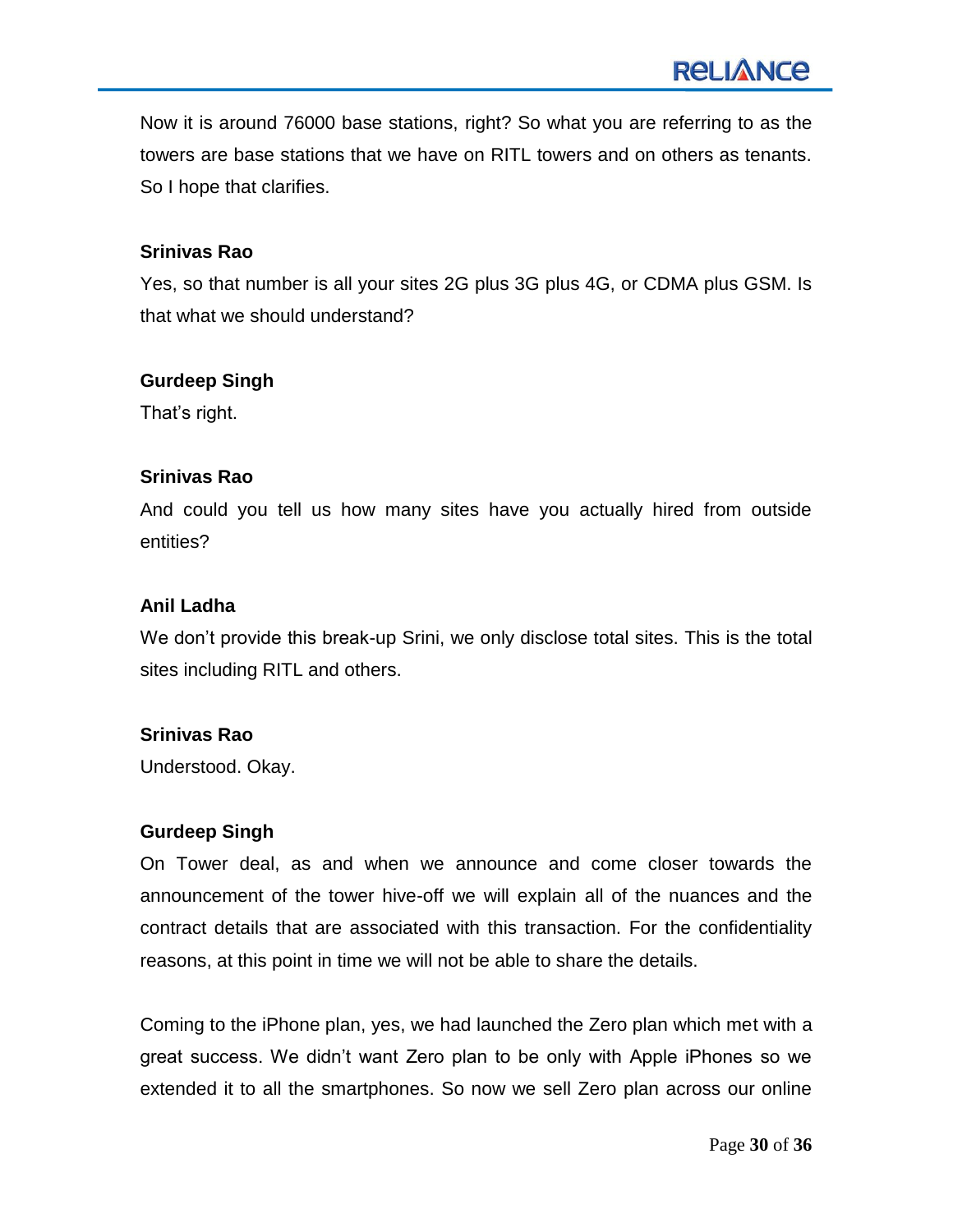and offline platforms to the entire smartphone category. And this is one of the strongest pillars of our program that is helping us grow our wholesale business. We are now seeing a dramatic turnaround in our postpaid business for the last five quarters running and it is largely running on the back of the zero plan and the MNP associated with it that we do.

The last one being on SSTL, well, any merger of this nature where the businesses have overlapping footprint, similar geographies, similar license and the revenue area, certainly give you a huge opportunity in minimizing the OpEx, minimizing the number of cell sites. And once you organise it to one network, one organization and one execution, the OpEx synergies are tremendous including the cost of interconnect, et cetera that we pay. So to expect that MTS will help improve our EBITDA margin by retaining the top line of MTS will be a correct assumption.

#### **Srinivas Rao**

Understood Sir. Thanks a lot. Thank you very much. This is really helpful.

# **Operator**

Next in line we have Mr. Sanjay Chawla from JM Financial. You may go ahead.

# **Sanjay Chawla**

Hi, good afternoon. Thank you for the opportunity. I have two questions. First is, what is the license fee and SUC payable or paid on the spectrum trading proceeds? Secondly, what are the costs and penalty incurred, payable to thirdparty or external tower provider companies in the five circles where 900 band related shutdown has happened? And thirdly, how will these two items that I mentioned would be accounted for?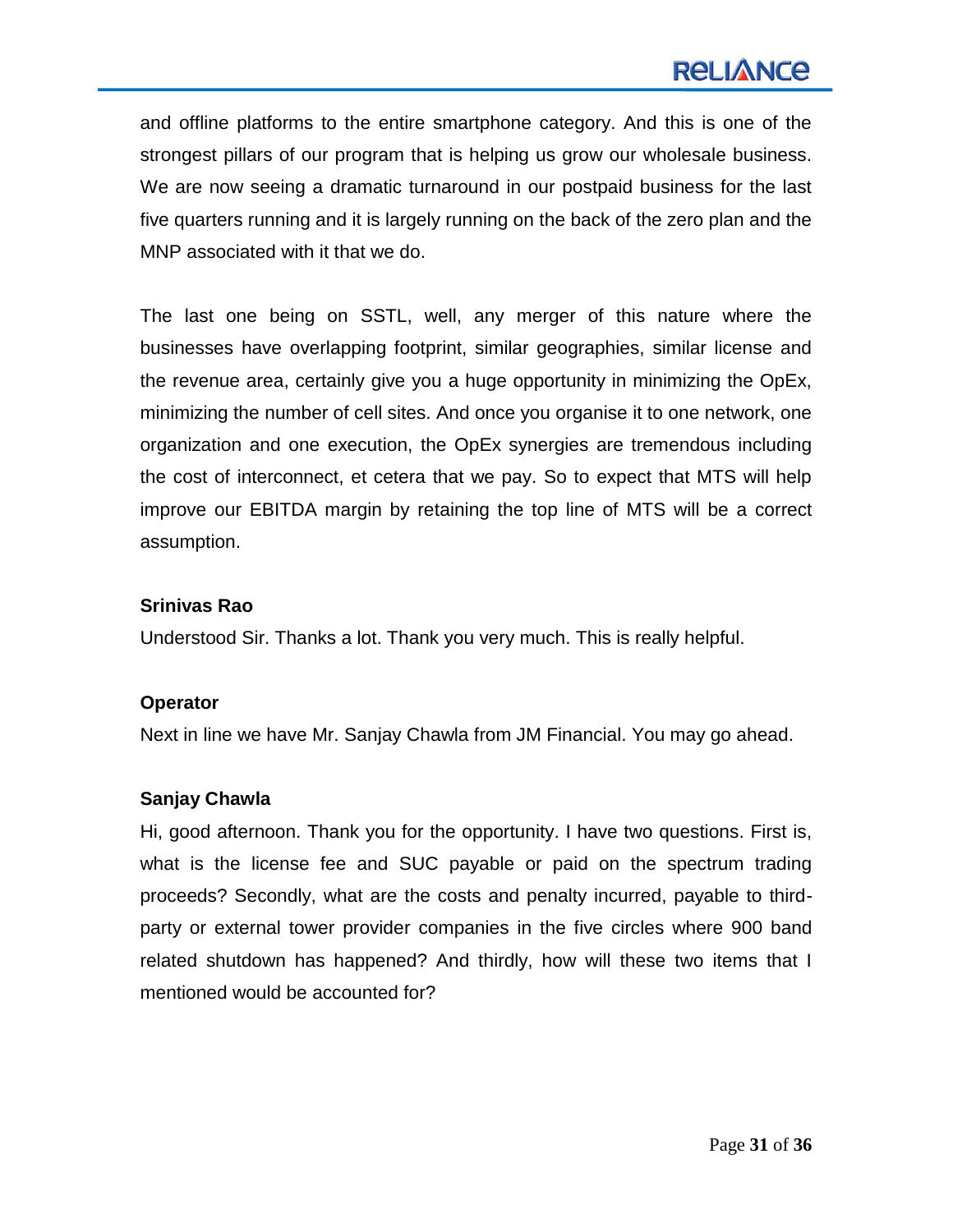#### **Punit Garg**

This is part of the AGR for the quarter and as we are paying the quarterly charges for January, February, March, along with that this amount will be paid and the accounting will be same as any other license fee and SUC that is done because it is the proceed as per the license.

Currently the SUC is calculated differently, it is based on the quantum you actually own as a spectrum. And it is differently applicable for different circles, it is not uniform across the circles, because we have administratively allocated spectrum in this.

Going forward due to trading of the spectrum, the total quantum of spectrum comes down. So our overall SUC would slightly come down from January 21<sup>st</sup> until end of this quarter and going forward.

#### **Sanjay Chawla**

Thank you for this clarification. So we are seeing on a net basis, the SUC percentage will come down but because on the shared amount there will be some extra payment?

#### **Punit Garg**

Yes, we will have to pay 0.5% extra, but that"s only for 800 MHz band in which we are sharing. That"s not for the overall spectrum. But you know in the past when the spectrum amount increased, the SUC increased, right? So overall, despite 0.5% increase on 800 MHz there will be a reduction in SUC charges.

#### **Gurdeep Singh**

Coming to your question on penalty, the answer to that is No, because largely the sites were coming from RITL, our own subsidiary and keeping in-line with our other expansion plan that I just elucidated we were able to have an understanding with other IP-colo vendors. So, no negative impacts to that extent.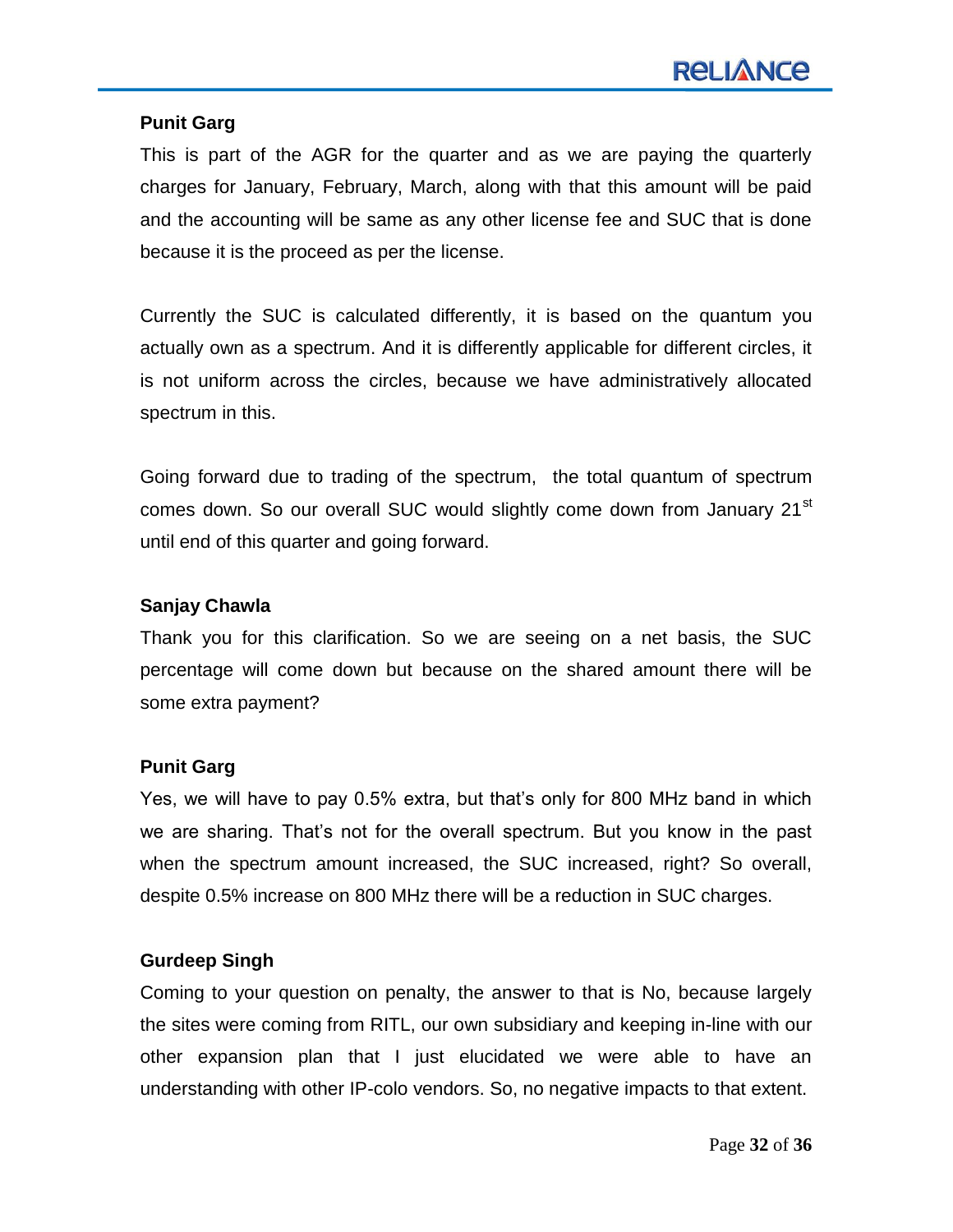# **Sanjay Chawla**

So, whatever negative impact to that extent it is not material in terms of the amount payable to external tower providers?

#### **Anil Ladha**

Yes, that's right.

# **Sanjay Chawla**

Okay. Just a clarification, you mentioned a figure of 76,194 BTS as your number of BTSs but I thought it is more than 85,000, I don"t know whether I picked it up correctly?

#### **Anil Ladha**

So, this quarter, if you see the quarterly report, we have reduced the sites by about 10,000 and the number is now 76,194.

#### **Sanjay Chawla**

Got it. Thank you and all the best.

# **Operator**

Thank you, sir. Next in line we have Mr. Vinay Jaising from Morgan Stanley. You may go ahead.

# **Vinay Jaising**

Thank you again. My question is largely on the industry. What"s happening to the data revenues, we are not seeing as exciting data volume growth happen on a quarterly basis, not just for you but also from the rest of the players whose results are out, as compared to obviously expectations of what is happening two years ago. And the other side, we are seeing ARMBs come down. So what is a good expectation for the data revenues of the industry considering Jio is coming in 4G and you guys also launching with them a lot more in 4G? That"s my first question.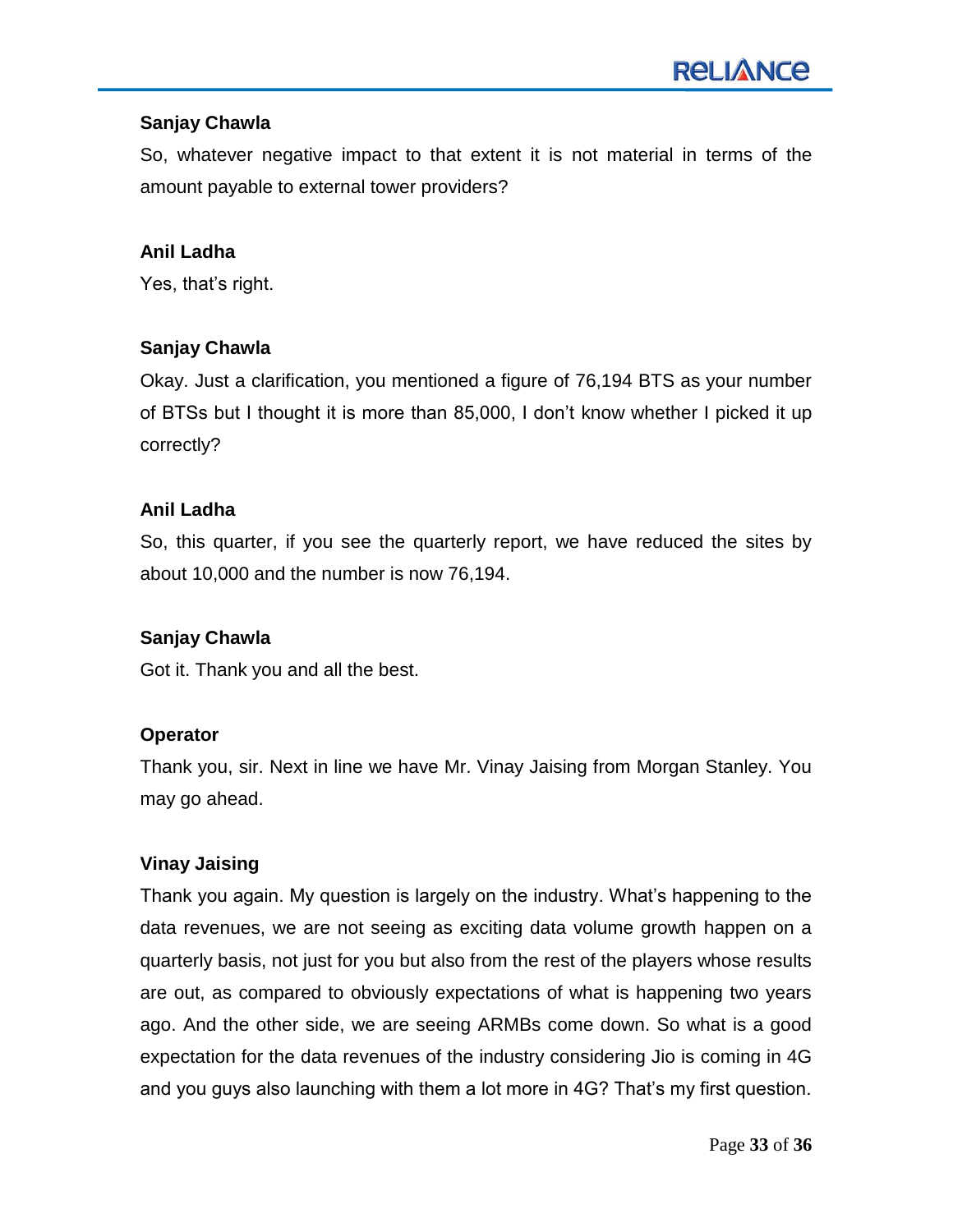The second question, you partly addressed it in the last two questions of my peers, but of this 10,000 number which has come down for BTS, my question is very simple, how much would be external? Will there be a number which you can give us of how much is gone from the external thing that you"re paying earlier to? Thank you.

#### **Gurdeep Singh**

Okay. Thanks for your question, Vinay. On the first one, I think let"s look at two things, on the left hand side we have the smartphone ecosystem rising. We are getting now all the shipment across 3G. Going forward in two to three quarters well above 80% to 85% is going to be 4G enabled.

What is happening is that we are putting more power in the hands of the consumer, there is more possessing power, larger screen size and so on and so forth, right. And that is going to match against the data that we are going to provide through 2G, 3G and 4G and moving slowly towards 3G and bulking up towards 4G in the future.

So data off-take and consumption is given even when you look at our own good use of utilization of data versus the other markets globally that we are halfway down the mark, that"s one. I would say that on the back of last 12 to 18 quarters of consistent growth of data, where we beat all our previous records, please take this quarter as an aberration. I would not base the future on the quarter that is gone by. We are also trying to decipher what exactly could be the reason. There could be multiple of those, but I would stay very optimistic about the data growth. RPMB is a point that you cannot debate at this moment. There is a likely launch of a competitor. We can only handle this question once the launch has taken place and we believe there is a material impact on the ground for either positive side to RPMB or a negative side to RPMB. I would say it is premature at this point.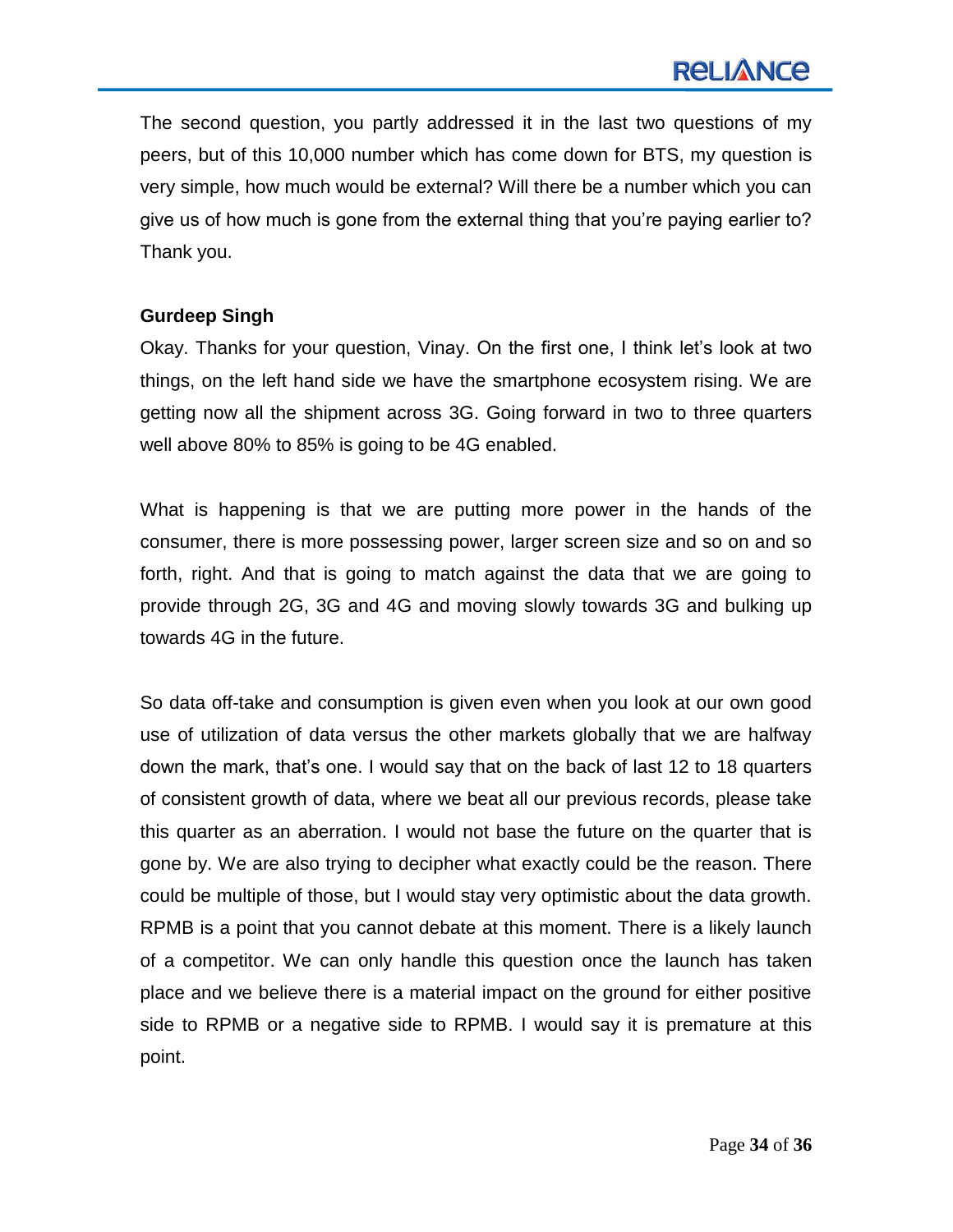# **Vinay Jaising**

Sure.

# **Anil Ladha**

Vinay, about 10,000 sites' reduction is the overall site reduction. And mainly it's on RITL, with a small part on others.

# **Vinay Jaising**

Okay. Thank you so much, sir.

#### **Operator**

Thank you sir.

# **Gurdeep Singh**

So, Mamta, before we hang up, all I want to say is that we are entering into a very buoyant, and a positive space now and we begin to put a lot of our structural go-to-market issues on the ground. We are already beginning to see the buoyancy. The 2G expiry of license is behind us and our uplift in CapEx guidance, future foray into 4G in coming few months, Tower deal update in the next few weeks and the impending MTS deal progressing well and being in the exclusive discussion phase with Aircel is kind of re-strengthening the foundation of Reliance Communications. Most importantly from our wireless business perspective I would say, we are very buoyant about the future.

# **Vinod Sawhny**

To conclude, as my colleague has just said and what I said earlier, we at RCOM remain firmly focused to drive all synergies through consolidation, through partnership, including all our deleveraging goals. Our businesses will continue to provide enhanced value to our customers and through disproportionate focus on data services both in the consumer space, as well as in our enterprise space. Thank you very much.